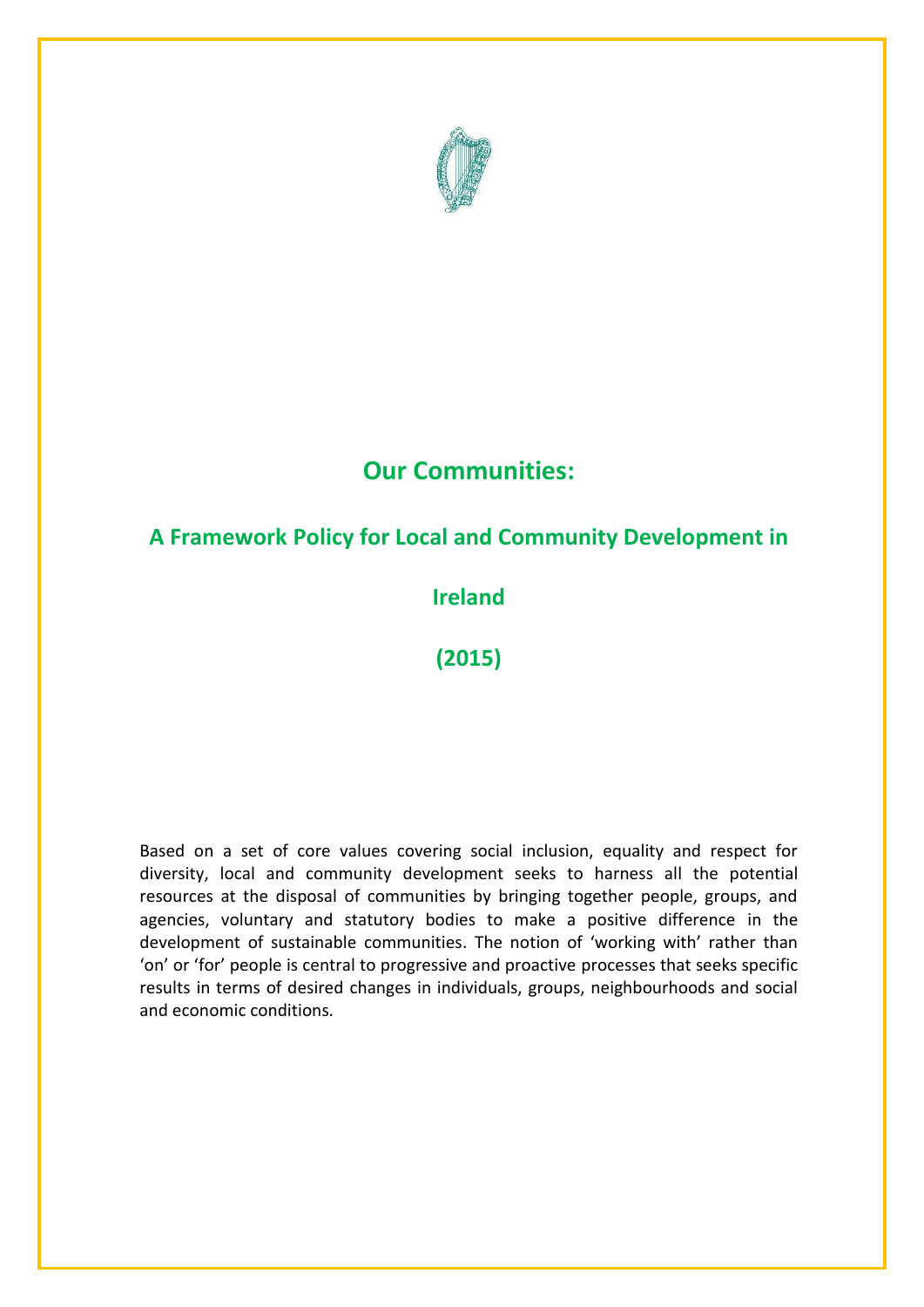# **Contents**

| Objective 3: Planning for Local and Community Development19 |  |  |
|-------------------------------------------------------------|--|--|
|                                                             |  |  |
|                                                             |  |  |
|                                                             |  |  |
|                                                             |  |  |
|                                                             |  |  |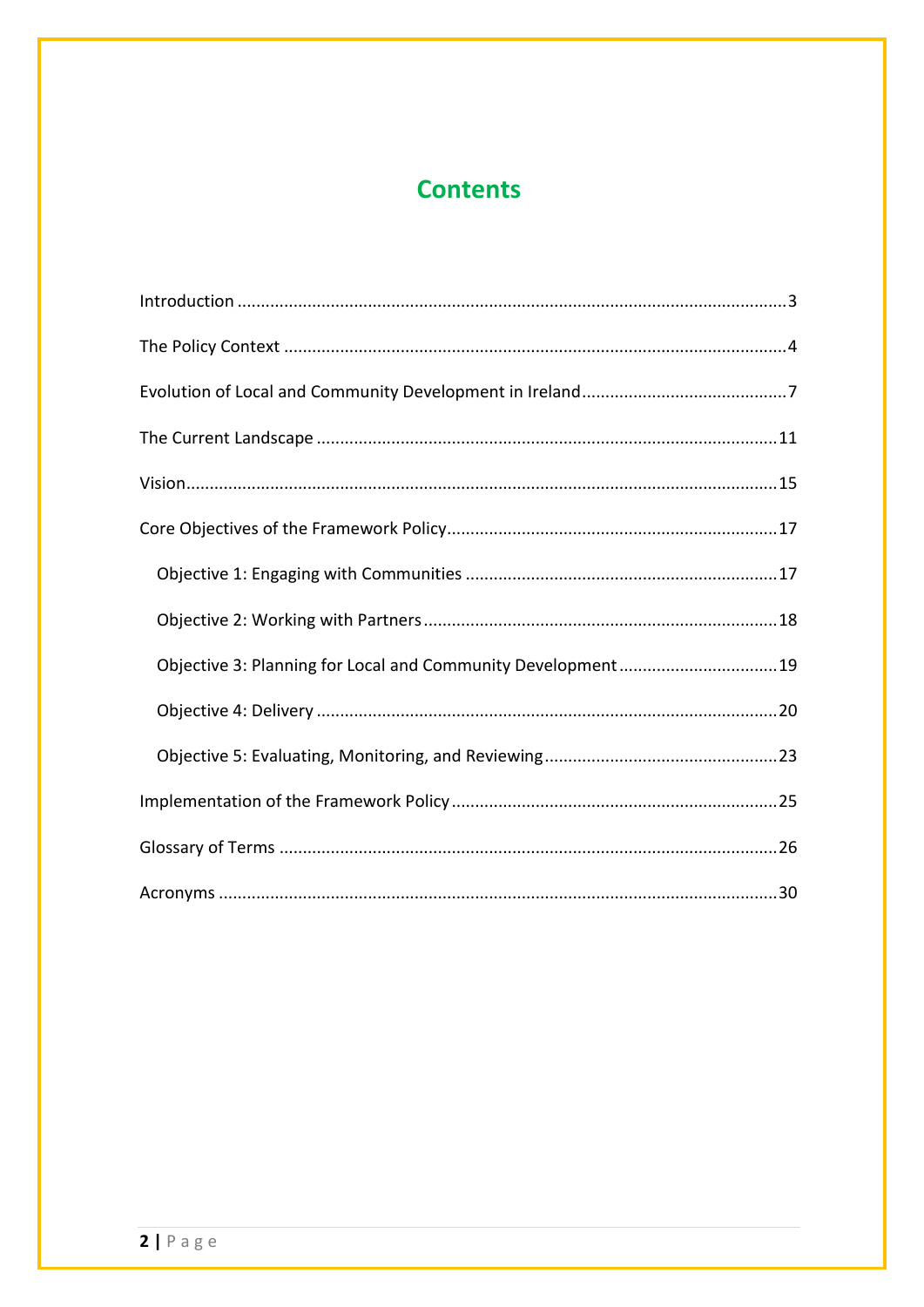# **Introduction**

<span id="page-2-0"></span>Ireland has developed a strong history of local and community development activity since the emergence of integrated approaches to some of the social and economic challenges that confronted the State in the 1980s. The foundations were based on initiatives that evolved over time from narrow, sector-specific interventions to broader mainstream programmes deployed on a much wider scale, and have ultimately resulted in robust local and community development sectors.

Given current changes underway and challenges in areas such as funding, it is important that we reflect on how the State engages with the local and community development sectors, the manner in which programmes and interventions are delivered, the extent to which communities are being optimally served by these sectors, and the coherence of the full range of public sector programmes and interventions in terms of benefits to the individual and the community.

This particular point was identified by an expert Steering Group<sup>1</sup> established by the then Minister for the Environment, Community and Local Government, Mr. Phil Hogan T.D. The Steering Group convened from September 2011 to March 2012 and was tasked with exploring options, and making recommendations, for a greater alignment between local government and the local development sector. As part of its deliberations, the Group identified the need for an overarching policy to underpin the State's engagement with the local and community sector. Specifically, the Steering Group recommended that —

"*a national Local and Community Development Policy should be developed. This should set out national priorities and a framework for the realisation of a cross-government approach at local level."*

This Framework Policy has been developed in response to the Steering Group's recommendation. It is an overarching, high level vision for the State's engagement with the local and community development sectors. It serves as the foundation upon which the range of State policies, programmes and interventions for local and community development will be developed and implemented. It sets out a coherent framework for realising a cross-government approach to the provision of local and community development services and interventions.

<u>.</u>

<sup>&</sup>lt;sup>1</sup> The Local Government / Local Development Alignment Steering Group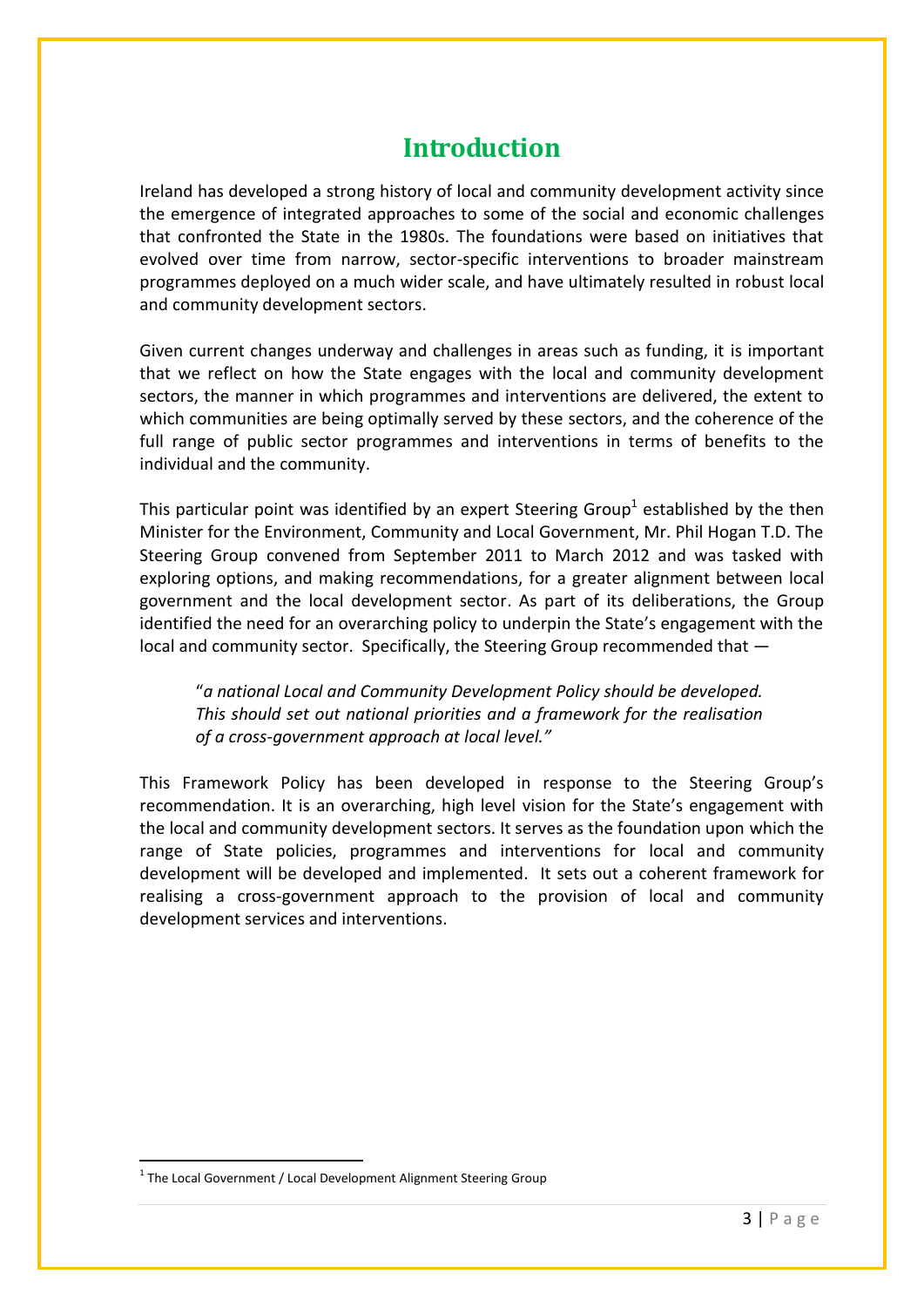# **The Policy Context**

<span id="page-3-0"></span>The policy context for the framework includes *inter alia*:

- **Programme for Government 2011-2016;**
- Statement of Government Priorities 2014-2016:
- the need for more effective and efficient services, greater value-for-money and the Public Service Reform Plan;
- the measures for local government reform and development as set out in Putting People First: Action Programme for Effective Local Government (2012) and underpinned by the Local Government Reform Act 2014;
- the progression towards a greater use of community-led local development across a broader range of EU funds;
- the Government's policy on sustainable development as articulated in Our Sustainable Future: A Framework for Sustainable Development for Ireland (2012);
- the obligations of public bodies under the Irish Human Rights and Equality Commission Act 2014;
- Working Group Report on Citizen Engagement with Local Government 2014;
- Report of the Joint Oireachtas Committee on Arts, Sports, Tourism, Community, Rural and Gaeltacht Affairs – "Volunteers and Volunteering in Ireland" (2005);
- Report of the Taskforce on Active Citizenship (2007);
- National Action Plan for Social Inclusion 2007–2016;
- the work of the Forum on Philanthropy and Fundraising;
- White Paper on a Framework for Supporting Voluntary Activity and for Developing the relationship between the State and Community and Voluntary Sector (2000);
- White Paper on Rural Development (1999);
- Better Outcomes, Brighter Futures The National Policy Framework for Children and Young People 2014–2020;
- Report of the Commission for the Economic Development of Rural Areas 2015 (CEDRA);
- Social Housing Strategy 2020 Support, Supply and Reform;
- Homelessness Policy Statement 2013;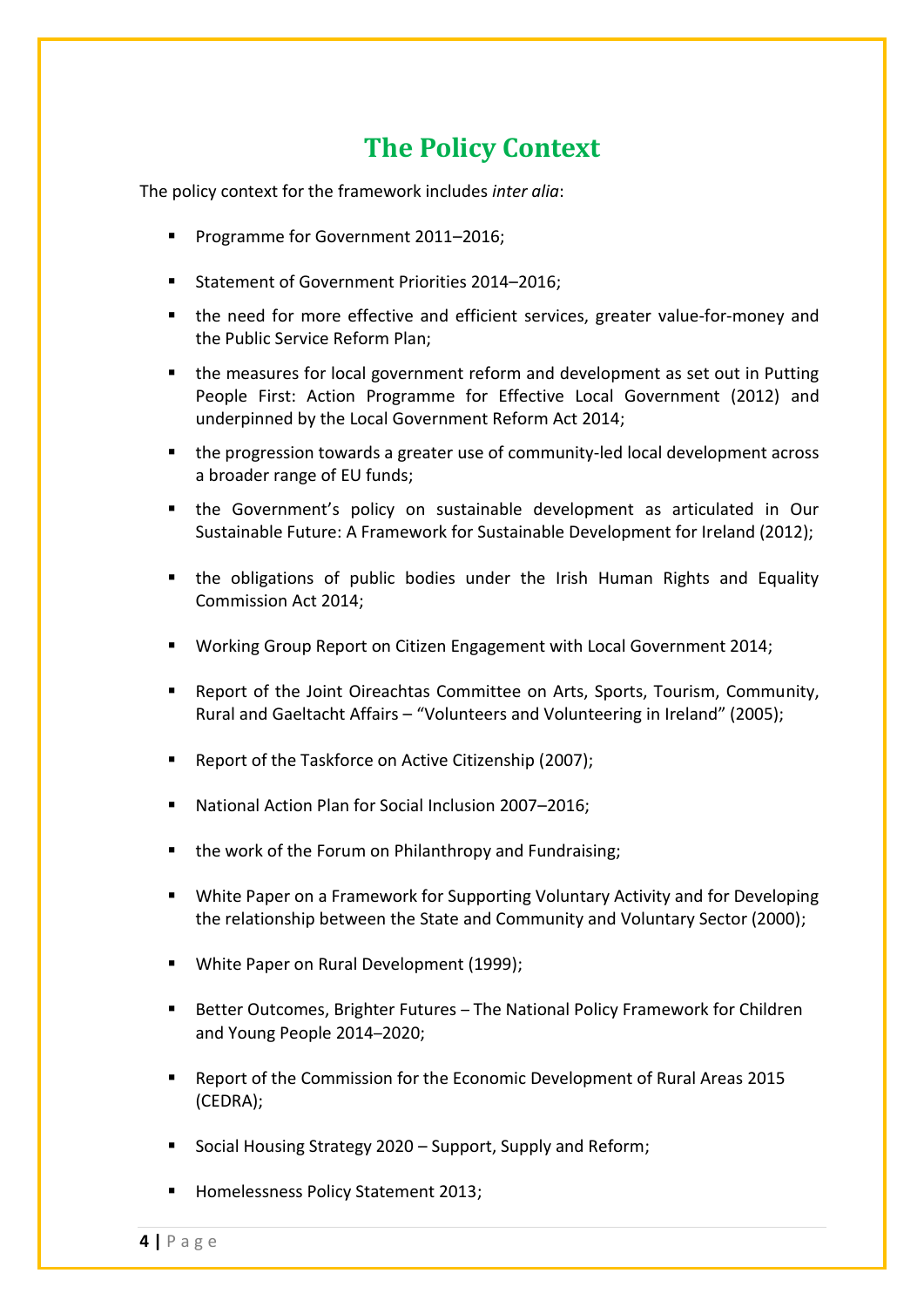- Implementation Plan on the State's Response to Homelessness 2014;
- **Further Education and Training Strategy 2014-2019;**
- Corporate Social Responsibility Plan, Good for Business, Good for the Community 2014–2016;
- Pathways to Work 2015;
- Action Plan for Jobs 2014;
- Healthy Ireland A Framework for Improved Health and Wellbeing 2013–2025;
- National Positive Ageing Strategy;
- Irish National Dementia Strategy;
- National Women's Strategy 2007–2016;
- National Disability Strategy Implementation Plan 2013 to 2015;
- National Drugs Strategy 2009–2016;
- National Strategy for Traveller/Roma Integration 2012;
- Report of the Task Force on the Travelling Community 1995;
- Report of the High Level Group on Traveller Issues 2006;
- Report of the National Traveller Monitoring and Advisory Committee 2009;
- A Vision for Change: Report of the Expert Group on Mental Health Policy; and
- 20 Year Strategy for the Irish Language 2010- 2030 and the Gaeltacht Act 2012.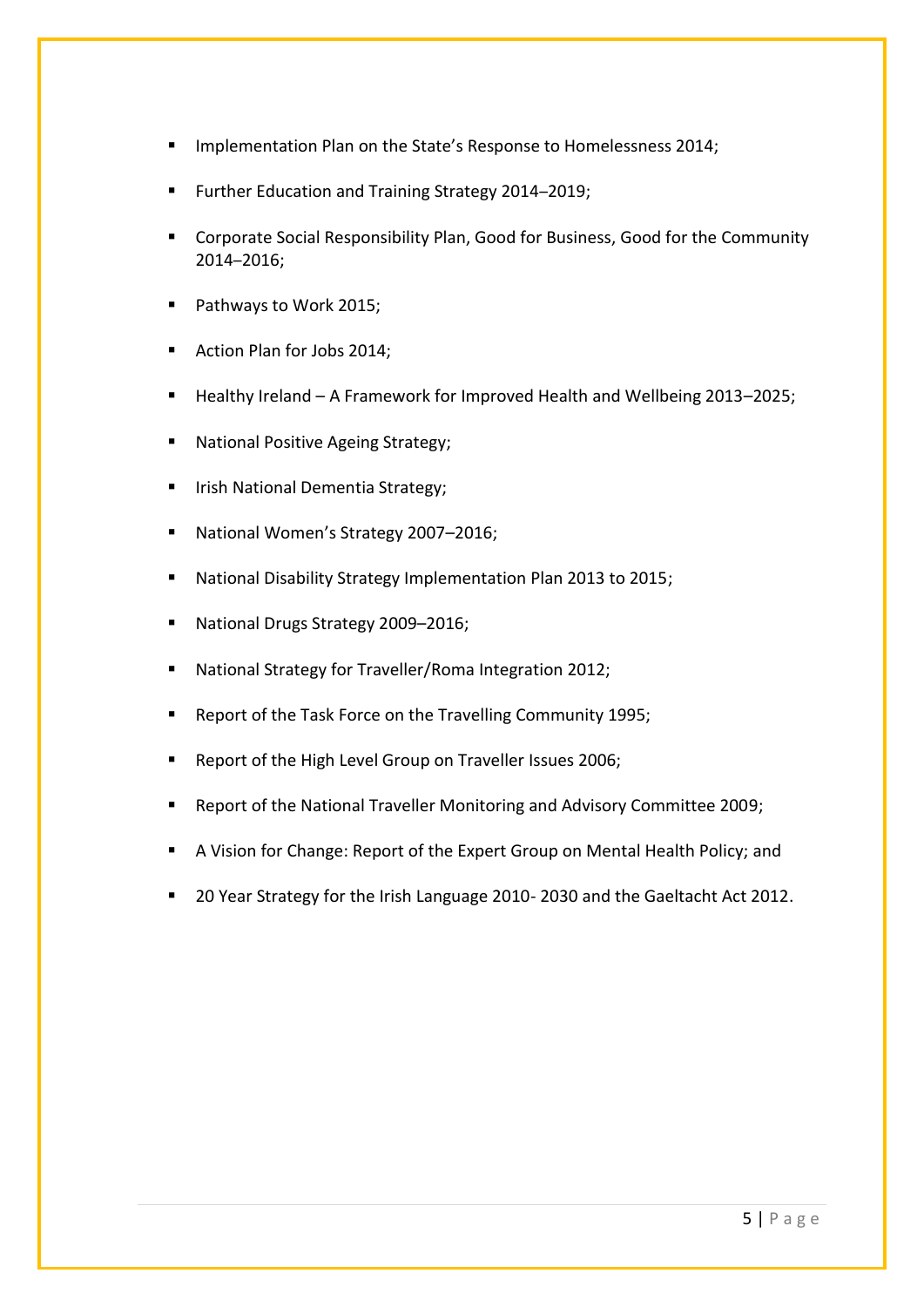This Framework Policy seeks to reflect:

- **the evolution of local and community development in Ireland to date;**
- the reality of local and community development structures and their operation;
- the State's relationship with the local and community development sectors and the funding programmes that are supported by the State;
- the need to support individuals and communities in challenging economic times; and
- other developing aspects, such as:
	- public expenditure challenges and the continuing need to focus on efficient and cost effective delivery of services;
	- the need for sustainable local and community development; and
	- the changing role for local government, with a greater focus on promoting economic development and social progress, including the well-being of communities, while remaining a key vehicle locally for delivery of national policies.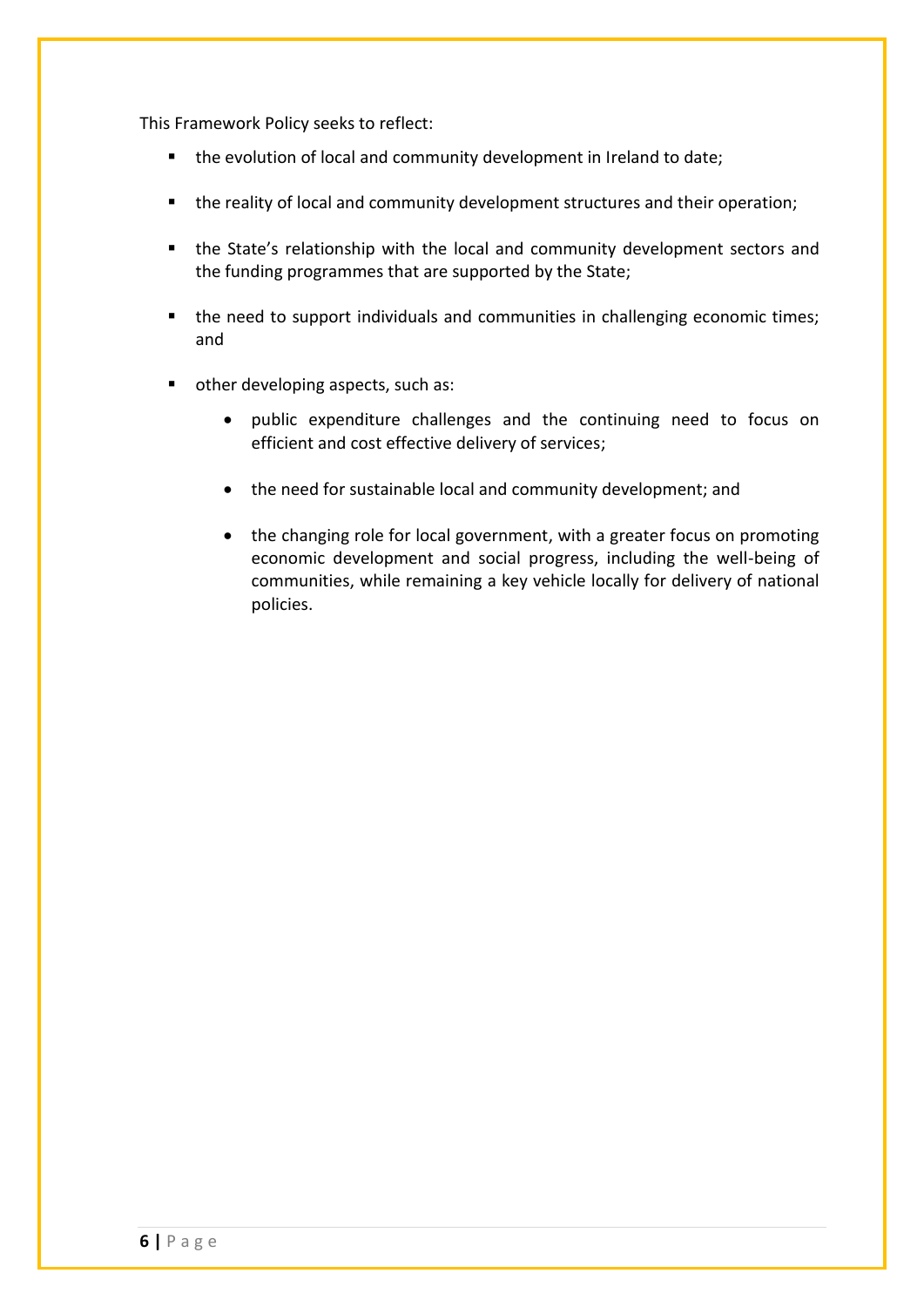# <span id="page-6-0"></span>**Evolution of Local and Community Development in**

# **Ireland**

While local development and community development are interconnected, mutually influencing and, in many ways, interdependent, it is important to trace their development separately as they have distinct identities, histories, priorities and approaches.

### **Community and Voluntary Sector**

The community and voluntary sector has had an important role in Irish society since the earliest medical and welfare charities were established in the 1700s. From the formation of the State in 1922 the voluntary sector has encompassed the work of charitable organisations, providing health, educational and social services. With the rapid growth in community organisations in the 1980s, "community and voluntary" became the preferred title for the sector.

Today there is estimated to be more than 20,000 organisations within the community and voluntary sector,<sup>2</sup> most of which date from the 1970s onwards. New organisations continue to emerge in response to changing needs and social challenges. It is widely recognised that the community and voluntary sector plays a crucial role in sustaining and developing a vibrant and inclusive society.

Though it is a highly diverse sector, the organisations generally share the following features:

- Organised: distinguished from informal or ad hoc, purely social or familial groupings by having an institutional presence or structure;
- Non-profit distributing: do not return profits to a set of managers or owners;
- Independent: in particular from government and other public authorities;
- Voluntary: containing some element of voluntary or unpaid participation;
- Self-governing: in control of their own affairs; and
- Contributing to the public good: their activity is aimed, at least in part, at contributing to the public good.<sup>3</sup>

### **Community Development**

The term "community development" refers to both a sector within the overall voluntary and community sector and a distinctive approach to working for social and economic development and change. The community development approach involves individual and collective empowerment, enabling and supporting members of a community (of place,

 2 The Wheel (2005), *Discussion Document Building a Vibrant Civil Culture through Citizen Engagement*

<sup>3</sup> Government of Ireland (2000), *White Paper on a Framework for Supporting Voluntary Activity and for Developing the Relationship between the State and the Community and Voluntary Sector*.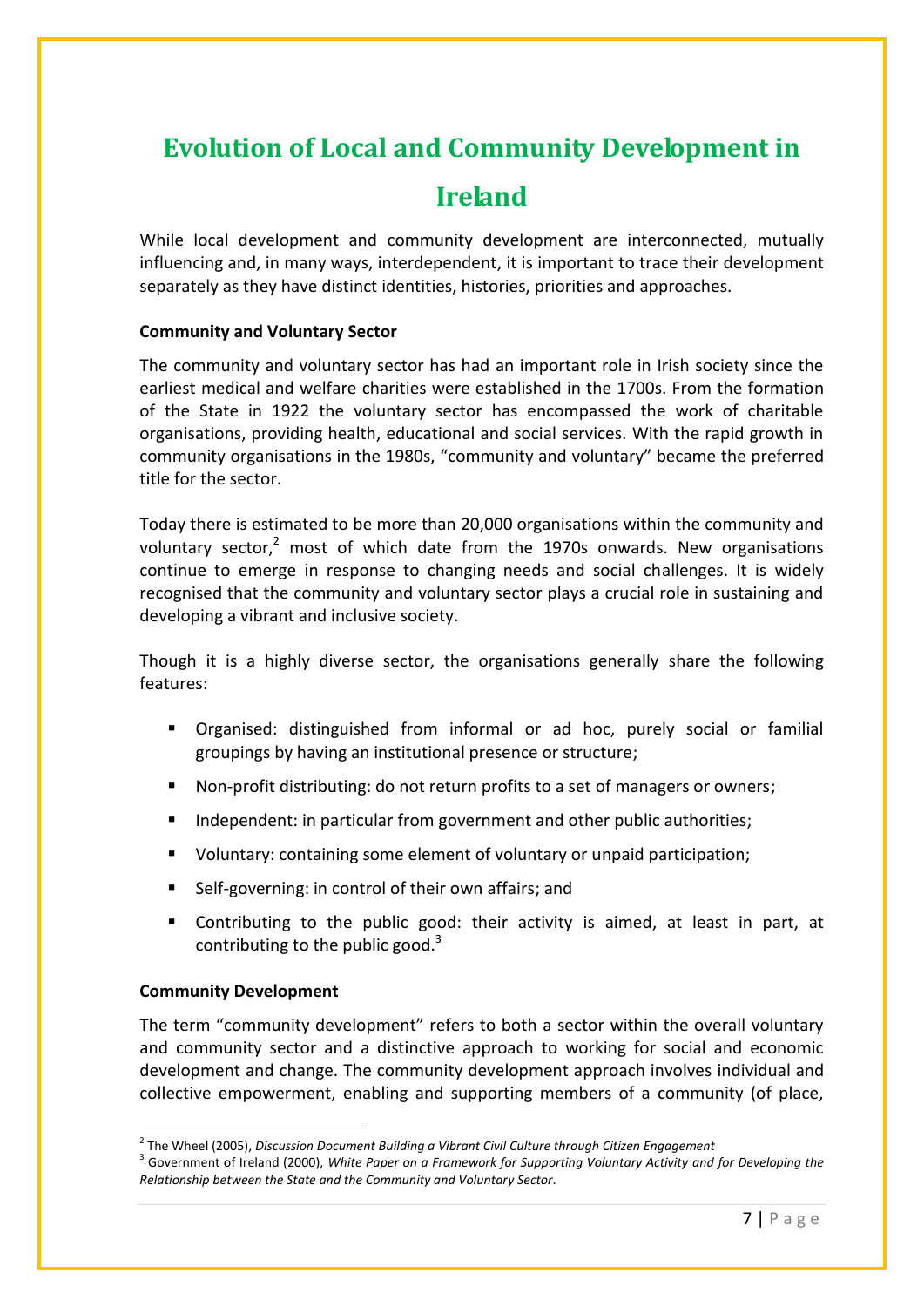identity or interest) to work collectively, to improve the quality of their lives, their community and their society. This approach is often but not exclusively based on an understanding that those affected by poverty and / or disadvantage are often excluded from society due to discrimination, prejudice, lack of resources, skills, confidence and/or education.

In the Irish context, community development originated in the rural co-operative movement and was promoted by Muintir na Tíre, leading on to a wide variety of community self-help groups, including community social service councils in the 1960s. In urban areas community development, in the form of community action groups, development associations and community resource centres, grew out of local responses to high levels of unemployment, educational disadvantage, poor housing and lack of public services in the 1970s and 80s.<sup>4</sup>

Community development also led, and was in turn influenced by, the dynamic growth in women's groups from the 1980s, in response to the women's liberation movement, the changing nature of the labour market, the need for childcare and the isolation of women in deprived urban satellite communities.<sup>5</sup> It influenced the growth of Traveller's rights and disability rights organisations, anti-drugs support groups and, more recently, migrant rights groups. During the late 1970s and 80s a number of health boards and local authorities employed community workers as distinct from social workers. In 1986, the Government established the Combat Poverty Agency to promote and resource community development as a strategy to respond to poverty and social exclusion.

EU funding through the European Poverty Programmes and community initiative programmes such as HORIZON and NOW in the 1970s, 80s and 90s had a major influence on community development in Ireland and the wider community and voluntary sector. It supported the increase in the number of community and voluntary organisations, the professionalisation of the sector, the recognition of the important role of the sector in working with marginalised and disadvantaged groups, the role of the sector in confronting policy issues and contributing to policy development and led to better standards of governance, management and administration.<sup>6</sup>

The first nationally funded Community Development Programme (CDP) was established in 1990 under the then Department of Social Welfare. The number of projects funded grew from an initial 15 to 40 by the end of 1993, and 185 by the end of 2008. Through this programme the State funded and supported independent community development groups working with the most disadvantaged communities throughout the country. The community development approach, with its emphasis on participation and collective responsibility for problem identification, analysis and solutions, has been adopted in a variety of settings within the wider voluntary sector and the statutory sector.

<u>.</u>

<sup>4</sup> Acheson, Harvey, Kearney & Williamson, 2006

<sup>5</sup> Tobin, 1990

<sup>6</sup> Acheson, Harvey, Kearney, Williams, 2006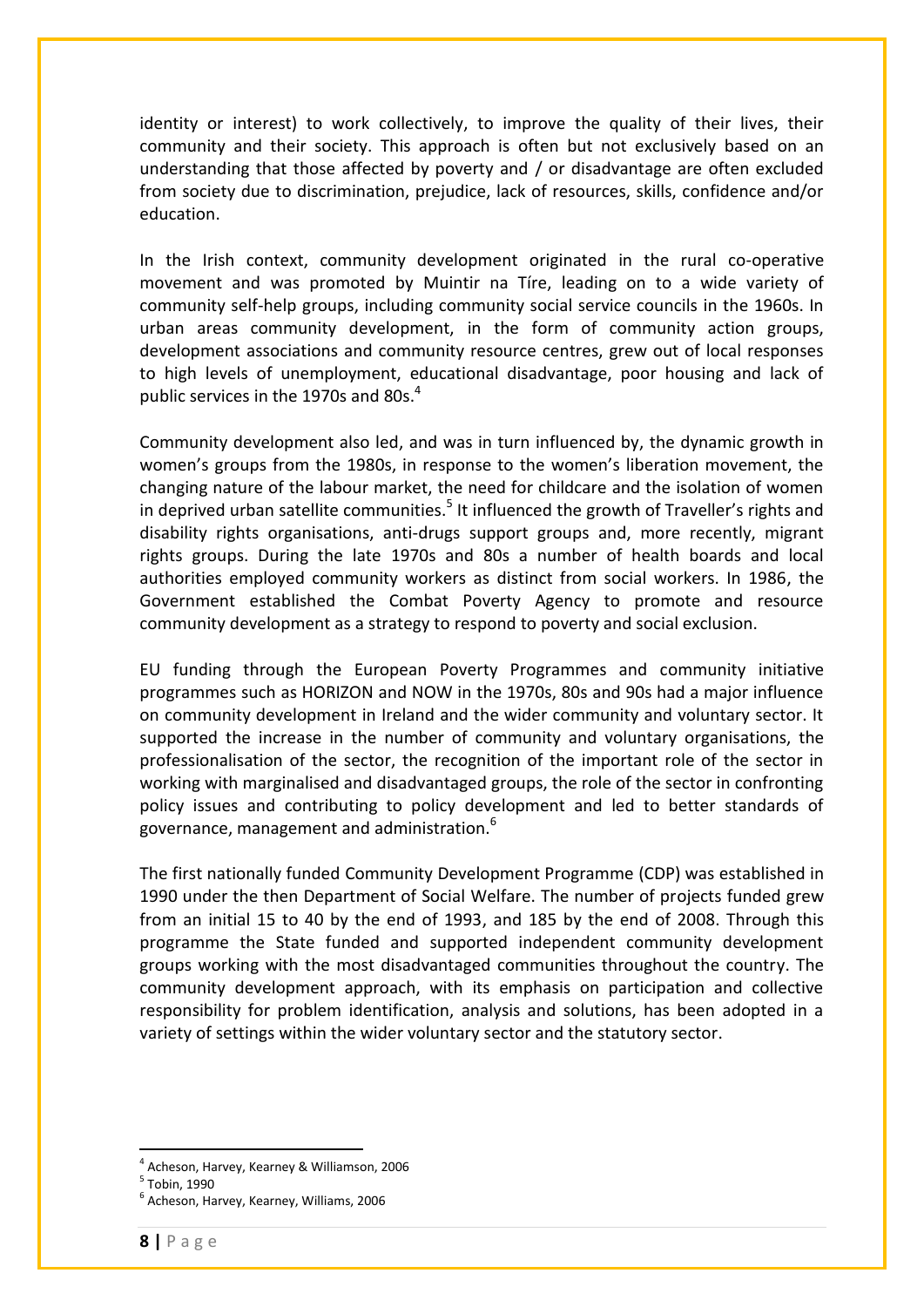The community and voluntary sector was invited to join the Government, employers and trade unions in the fourth social partnership<sup>7</sup> in the mid-1990s, at which point the issues addressed were widened to include social and economic development as well as tax and wage agreements. This reflected recognition of the sector's valuable perspective, role, contribution and expertise.

### **Local Development**

The late 1980s and the 1990s brought an increased focus on local economic development involving partnership among representatives of local public and private socio-economic interests, including the community and voluntary sector. Local development promotes area-based, integrated, community-led interventions based on participative democracy to address long-term unemployment, economic marginalisation and social exclusion. It recognises the inter-dependence of economic, social and cultural issues in working for sustainable and inclusive growth and social cohesion. Local development aims to provide the structure, funding and support for the partnership sectors to work together for the benefit of the area. It is about empowering local communities to sponsor innovative strategies and projects for enterprise, improving employment opportunities, education, training and community development.

The growing focus on local social partnership was influenced by the experience of community development in the previous decade and significant changes in EU policy. The Single European Act (1986) provided a context within which more effective approaches to dealing with the problems of persistent disadvantage could be considered. There were growing concerns that economic growth was not being evenly spread, that concentrations of deprivation were developing, and in the rural context, that the Common Agricultural Policy was not equipped to address growing inequalities.

In 1991 the LEADER Community Initiative, co-funded by the EU, provided for rural Local Action Groups established on a community-statutory partnership basis to join together to implement multi-sectoral, integrated development plans for their areas. Ireland vested the lead partner role of the Local Action Groups in independent companies called LEADER Groups. Successive LEADER programmes saw an increase in the number of these groups to 38 and their development as key deliverers of local development programmes for rural areas over the period 1994–2006 became a central feature of national policy on rural development.

The second social partnership, the Programme for Economic and Social Progress (PESP), 1991–1993, provided for the establishment of partnerships in areas of high socioeconomic disadvantage, in response to long term unemployment. These area-based partnership companies built on the anti-poverty community development programmes of the 1980s. The number of partnerships increased under successive local development programmes as part of the social partnership model to more than 60 by 2004.

<sup>&</sup>lt;u>.</u>  $^7$  Fourth social partnership: process used to negotiate and achieve consensus on a range of social and economic policy issues.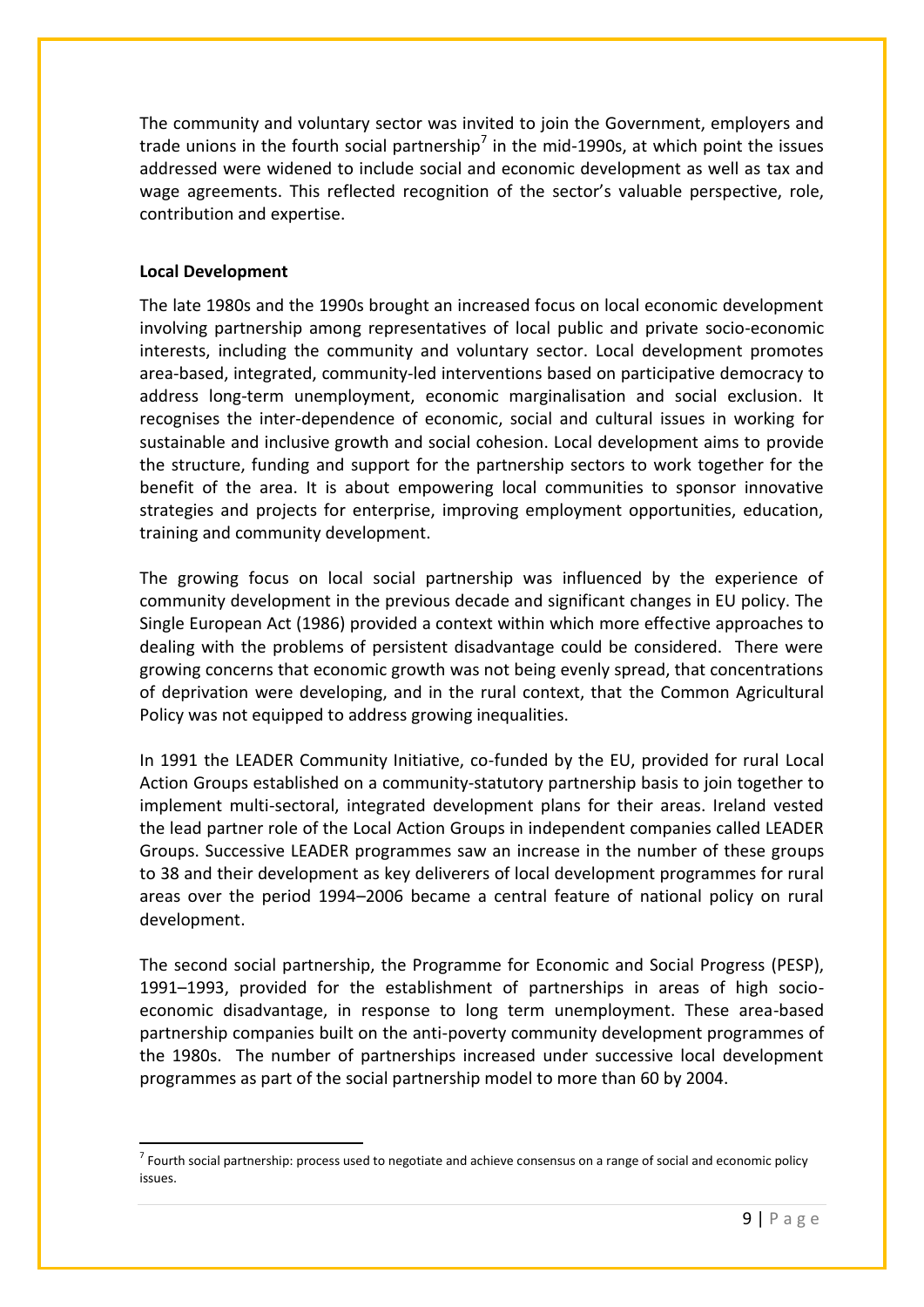Between 2005 and 2008 the Government embarked on a process of cohesion relating to local and rural development aimed at ensuring an integrated approach to service delivery at local level and improved democratic legitimacy, public accountability, governance, statutory agency participation, social partnership and local involvement. This resulted in the merging of Partnership and LEADER companies into 52 Local Development Companies. Subsequently, the roll-out of the newly designed Local and Community Development Programme resulted in an integrated delivery model which involved up to 140 groups funded under the former Community Development Programme integrating with the 52 Local Development Companies.

Both the community development approach and community-statutory partnership have become central to the work of many bodies providing social, health and educational services and/or working for social, cultural and economic development. These bodies include Family Resource Centres, County Childcare Committees, Children and Young People's Services Committees, Citizen's Information Services, Money Advice and Budgeting Services, Youth Services and other disadvantaged youth projects, Drugs Taskforces, Traveller Support Groups and Migrant Support Groups

The past ten years have seen the local development sector grow and strengthen, although recent funding reductions have begun to impact on some local development bodies. Reductions across all areas have had a greater impact on community development organisations, the majority of which have smaller budgets and have become overly dependent on statutory funding. The more recent reduction in central exchequer and European funding poses a challenge for disadvantaged communities, and for both community development and local development in Ireland.

Local development and community development groups and organisations continue to contribute to economic, social and cultural development throughout rural and urban Ireland. Local social partnerships are working constructively across the country and have developed experience of how to cooperate in finding and supporting innovative solutions to the economic and social problems in their area. The new forms of participation in decision making and planning at local level are central to the renewal of local government and are influencing national and international concepts of local governance. In light of the challenges Ireland now faces, local and community development approaches continue to have an important role in local economic regeneration and social cohesion.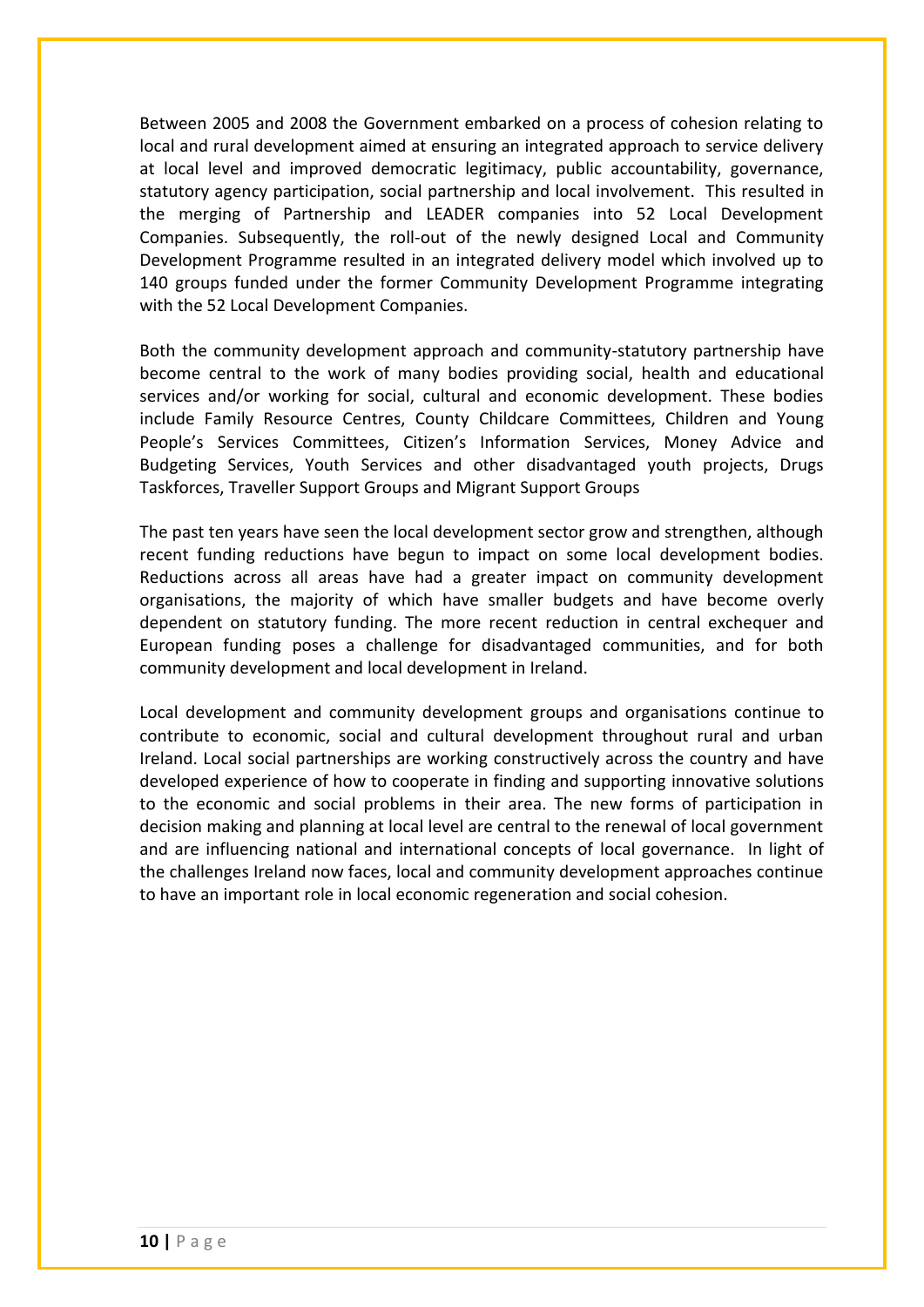# **The Current Landscape**

<span id="page-10-0"></span>The local and community development sectors have contributed strongly to Ireland's more recent development, where communities are proactive in identifying their needs and finding the solutions to local problems. The community development sector has played a strong role in supporting and enabling marginalised communities to participate effectively in local development. The local and community development sectors continue to influence policy makers to ensure that communities are central to all decisions in relation to their future.

The contribution of both the local and community development sectors has occurred however in the absence of an overarching policy for local and community development. Relevant national and EU policies to this area, including the *Europe 2020 Strategy*, the *White Paper on Rural Development (1999)*, the *White Paper on Supporting the Community and Voluntary Sector (2000)*, the *National Action Plan for Social Inclusion 2007*–*2016* and the *Report of the Taskforce on Active Citizenship (2007)*, address themselves to defined areas within the broader local and community development arena. They do not seek to underpin a 'whole of government' approach to local and community development or to fill the policy gap that has resulted in the ad hoc development of local and community structures across the country.

There is an on-going imperative to focus on economy, efficiency and effectiveness. It is intended that this Framework Policy will provide a structure to help manage expectations and to set realistic targets in line with available resources. At the same time the Framework Policy recognises the need to improve democratic accountability as stated in the 2011 *Programme for Government*:

"*Government is too centralised and unaccountable. We believe that there must also be a real shift in power from the State to the citizen."*

While we have seen the growth of the local development and community sectors, Ireland also has a local government system that has a primary focus of promoting the well-being and quality of life of individuals and communities. It has often had a peripheral involvement in local development programmes, an issue which has been commented on in several government sponsored reports, including: the Report of the Task Force on the Integration of Local Government and Local Development Systems (1998); the Local Government Efficiency Review Report (2010); and Strengthening the Connections in Rural Ireland – Plans for Restructuring the Rural Transport Programme (2013). Accordingly, the reforms in local government, as outlined in *Putting People First: Action Programme for Effective Local Government (2012)* and enacted in the Local Government Reform Act 2014, now position local government as the primary vehicle of governance and public service at local level. In addition to structural, financial and representational reform, the reforms include measures which emphasise the need for more inclusive policy making processes and for local authorities to secure greater community engagement and involvement in these processes.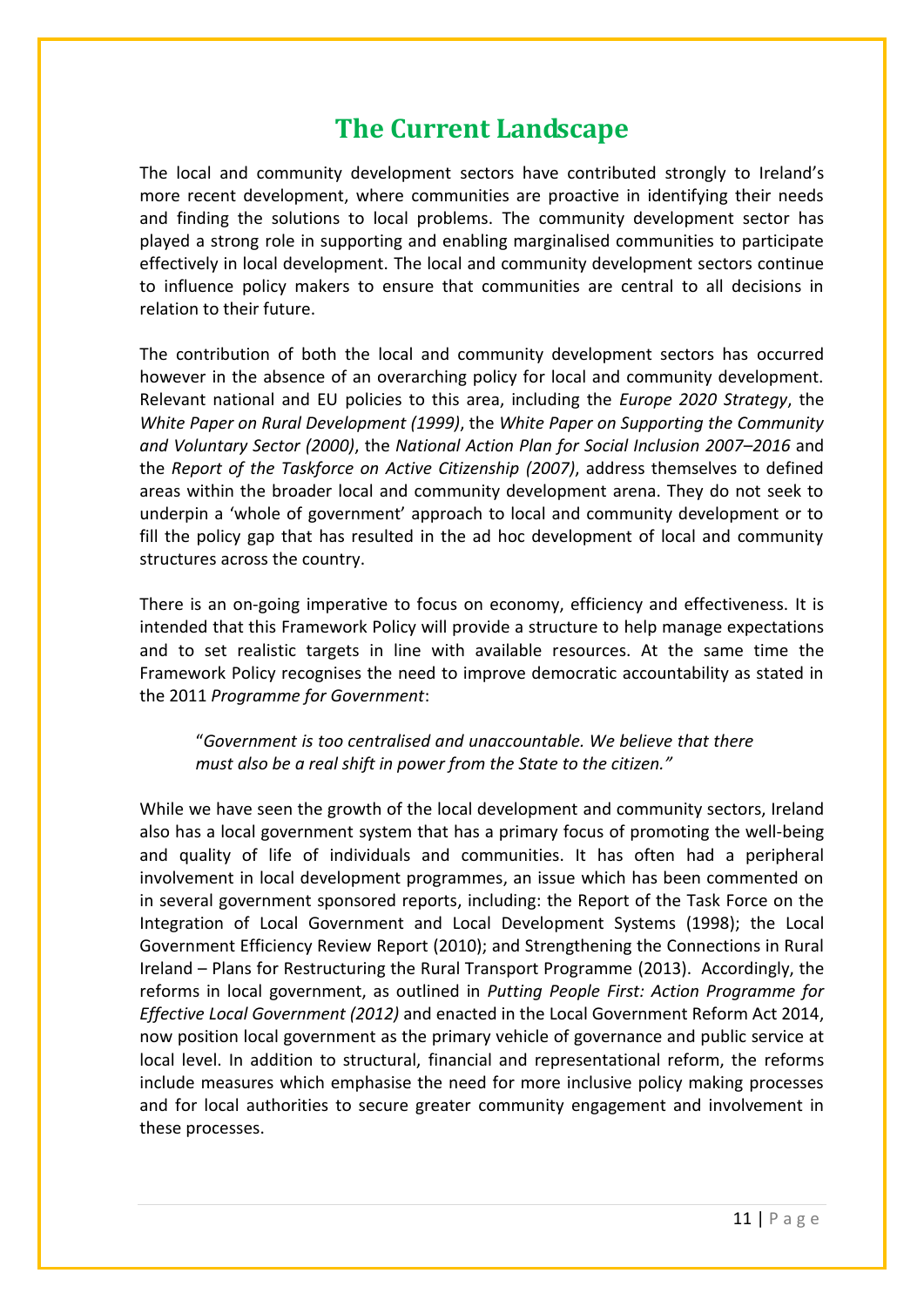In September 2011, the Minister for the Environment, Community and Local Government established the 'Alignment Steering Group' to consider options for achieving greater collaboration and co-operation between local government and local development in the planning and delivery of local and community development programmes and interventions. The Steering Group's recommendations form a key part of the Action Programme for an Effective Local Government and this Framework Policy has emerged from those recommendations<sup>8</sup>.

Greater alignment between local government and local development presents significant opportunities for the co-ordination of local and community development activities. It provides a more central role for local government in local and community development with the aim of strengthening the relationships between local government and local and community development sectors and bringing together the resources of both sectors in a constructive way for the benefit of individuals and the community.

To this end, Local Community Development Committees have been established in each local authority area to bring about a more co-ordinated and joined-up approach to local and community development at local level. Membership of these Committees reflects the broad range of socio-economic interests at local level. It includes local authority elected members and officials; State and non-State local development agencies; community and voluntary organisations; and other representatives of civil society, including business interests and farming interests. Over time, it is envisaged that the Committees will become the primary participative decision-making and coordinating body at local level for all local and community development interventions and activities.

Public Participation Networks have also been established in each local authority area for the purposes of securing greater community participation and input into local authority decision-making processes. The Networks will serve as a link through which the local authority and its associated structures will connect and engage with community and voluntary, social inclusion and environmental interests in the local area and through which community representation is sourced for appropriate committees of the local authority, including Local Community Development Committees.

These new structures will also provide for greater responsibility at local level for identifying priorities for expenditure and the matching of available resources to these priorities. This has significant implications for policy in a field where some areas of activity are currently shaped by centrally determined goals and outcomes. This Framework Policy sets out the foundations of a cross-government approach at national level, while allowing for a flexible, participative and cooperative approach at local level to customise service delivery to local needs and priorities.

At a European level, the European Commission proposes that the use of community-led initiatives be expanded, while it also promotes the delivery of integrated development strategies to facilitate the implementation of multi-dimensional and cross-sectoral approaches. In this regard, *Europe 2020* establishes the structure for the Commission's legislative proposals for Cohesion Policy 2014–2020, and provides an important backdrop

<u>.</u>

<sup>8</sup> http://www.environ.ie/en/Community/AlignmentofLocalGovtLocalDev/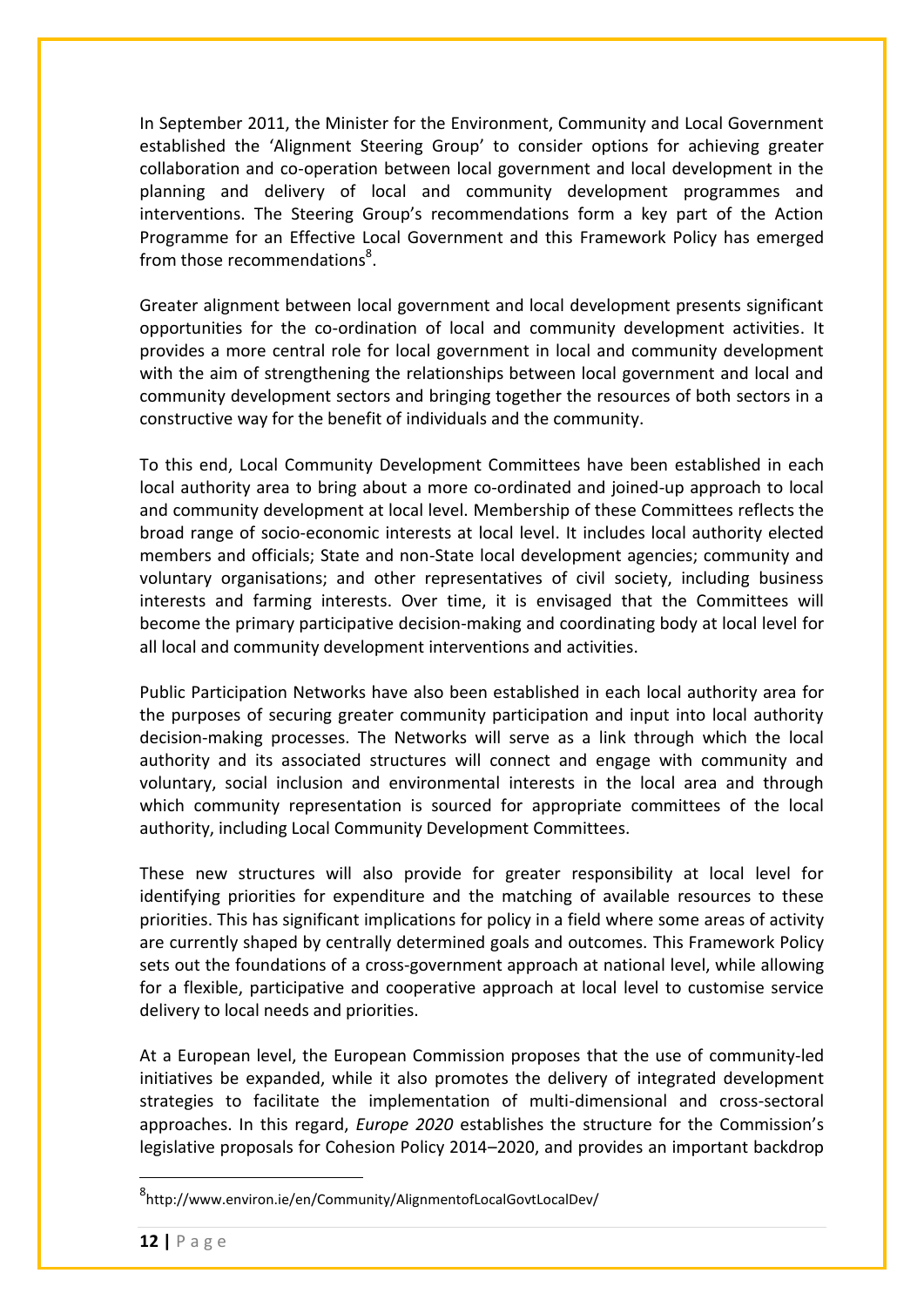to the Framework Policy. In the context of community-led local development, the Commission recognises this as a partnership approach involving public and private partners, such as local authorities, community interests and development bodies, working productively together to implement targeted and strategic responses to local challenges. The aim is to:

- encourage local communities to develop integrated community-led approaches in circumstances where there is a need to respond to territorial and local challenges calling for structural change;
- build community capacity and stimulate innovation (including social innovation), entrepreneurship and capacity for change by encouraging the development and discovery of untapped potential from within communities and territories;
- promote community ownership by increasing participation within communities and build the sense of involvement and ownership that can increase the effectiveness of EU policies; and
- assist multi-level governance by providing a route for local communities to fully take part in shaping the implementation of EU objectives in all areas.

At OECD level, the LEED programme (Local Economic and Employment Development) identifies, analyses and disseminates innovative ideas for local development, governance and the social economy. Governments from OECD member and non-member economies look to LEED and work through it to generate innovative guidance on policies to support employment creation and economic development through locally based initiatives.

LEED has identified that Governments intervene in many ways at a local level, but rarely are these interventions co-ordinated effectively. Closer inter-agency working must be encouraged if limited resources are to be used more effectively to develop skills. LEED considers that:

- there has to be a greater focus on combined action between services and different government programmes;
- any action has to be based on comprehensive local economic intelligence;
- delivering public policy as 'one size fits all' is not effective local solutions to local problems are the key to success and flexibility is needed so that local agencies can work together to respond to local conditions, seize local opportunities and build on local strengths.

Governments can break down barriers and increase flexibility in local policy delivery without sacrificing accountability and the achievement of national objectives. LEED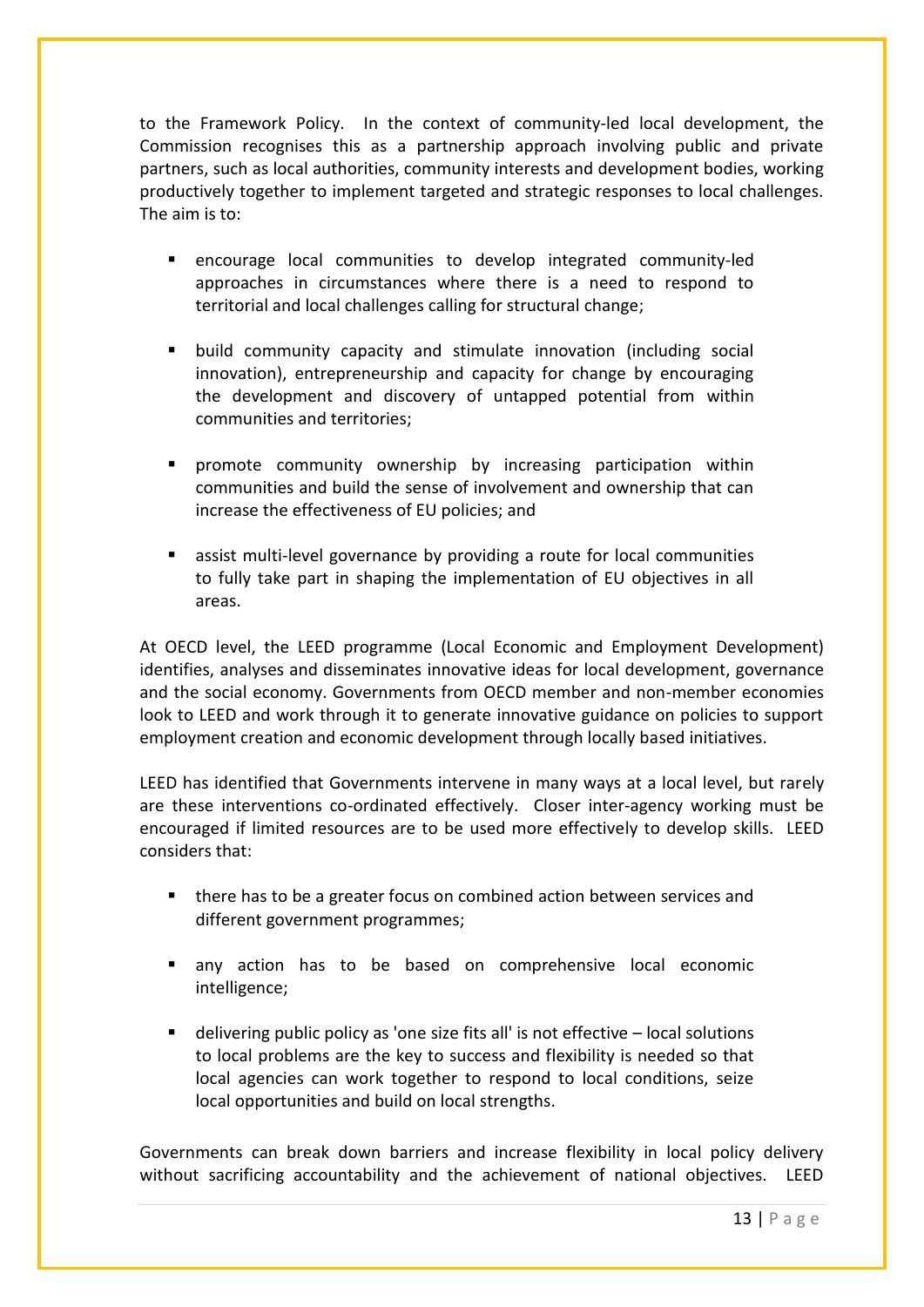advises on taking an integrated approach to help improve skills and boost economic development.

This Framework Policy seeks to support and enable the key national objective of economic development, through action at the local and community level, while ensuring that economic development is at all times sustainable and promotes the well-being of this and future generations. All communities and localities will need to focus on this national effort as they address local and community development objectives. The Framework Policy affirms the contribution of local and community development to supporting broader economic activity and development, whilst at the same time tackling poverty, disadvantage and social exclusion, supporting the capacity of local communities to improve their quality of life, supporting training and up-skilling and creating and sustaining employment. It also acknowledges that local and community development enable economic activity in disadvantaged communities in ways that are both distinct from, and complementary to, the provision of mainstream training and employment supports.

These local and community development objectives will be supported by the preparation and implementation by the new Local Community Development Committees of the community elements of the six-year Local Economic and Community Plans. The economic elements of the plan will be developed and implemented by local authorities in line with their wider role in promoting economic development for their areas. Both elements of the plan will be prepared in parallel and will be adopted by the council as an integrated plan.

By taking a clear cross-government and inter-departmental approach to local economic and community development, in the context of the national commitment to supporting economic development, this Framework Policy recognises the need to harness the experience of all Government Departments and State agencies at national and local level that are key to fostering sustainable development.

In summary, the Framework Policy provides a vision and overall direction for central and local government support for communities, as well as for those who engage with and are supported by local and community development. It highlights the need to secure vertical and horizontal coherence and integration between three interrelated levels:

- Government departments and State agencies with a national, strategic focus;
- local government and agencies with a strategic and area-wide focus; and
- non-statutory local and community groups and agencies operating within specific neighbourhoods or to a specific brief.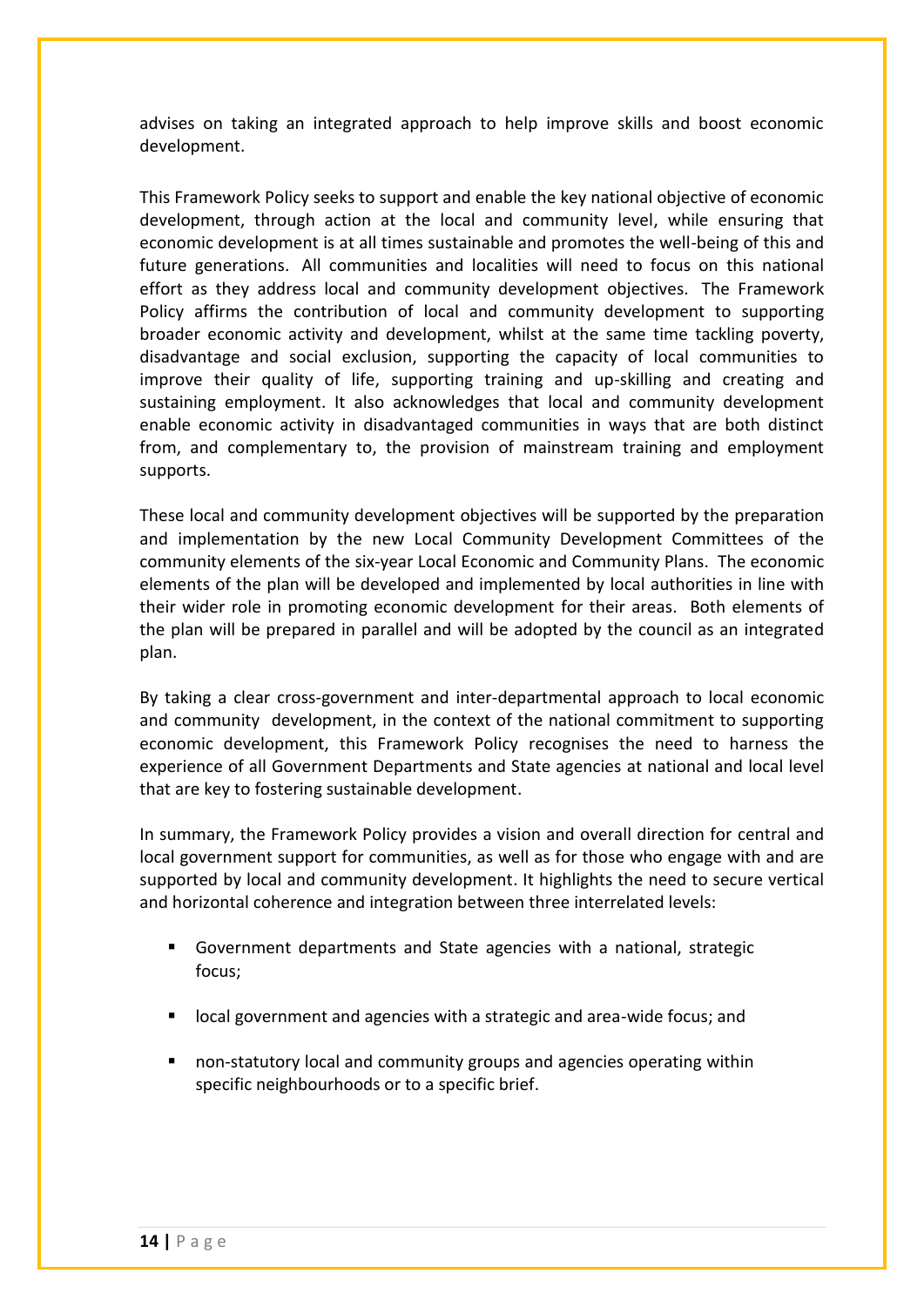# **Vision**

<span id="page-14-0"></span>*Our vision is to create vibrant, sustainable, self-determining communities that have the social, cultural and economic well-being of all community members at their core, built upon a shared understanding of their needs and aspirations, and where both participative and local democracy provides community members with the opportunity, means, confidence, and skills to influence, shape and participate in decision-making structures and processes that affect them and their communities.*

This vision will be realised, in the first instance, through empowering communities with the means to develop and sustain their own well-being using a broad range of local development supports and interventions. These interventions, built upon the communityled approach to local development, will be coherent and reflect a collaborative, integrated and multi-disciplinary approach at national, local and neighbourhood level, and will reflect the needs and aspirations of the communities they seek to support. A strong local government system will be a key means of achieving this. It will also facilitate engagement and participation of individuals and communities in public life and underpin their right to influence the decisions that affect their lives. This policy provides a framework for promoting, supporting and investing in community development actions and approaches that will bring communities together, empower them to identify their own needs, priorities and agendas and provide them with the skills, knowledge and experience to influence, shape and participate in decision making processes and bring about change for the benefit of people within those communities.

### **Principles**

In seeking to fulfill this vision, the Government commits itself to the following principles:

- 1. strong community participation and leveraging the capacity within communities to make a difference, with community-led or community development approaches retained as integral features of local and community development;
- 2. a strong local government system securing and supporting individual and community engagement and participation in policy development, planning and delivery, and decision making processes in respect of local and community interventions and supports at a local level;
- 3. meaningful engagement with local communities, local development organisations and State bodies to ensure that the best outcome for the community is achieved;
- 4. robust local collaboration structures that encourage transparency, democratic legitimacy, accountability, participation and evidence-based decision making;
- 5. support for voluntary activity and active citizenship, underpinned by supporting the capacity of communities to pro-actively engage, as vital elements of flourishing communities;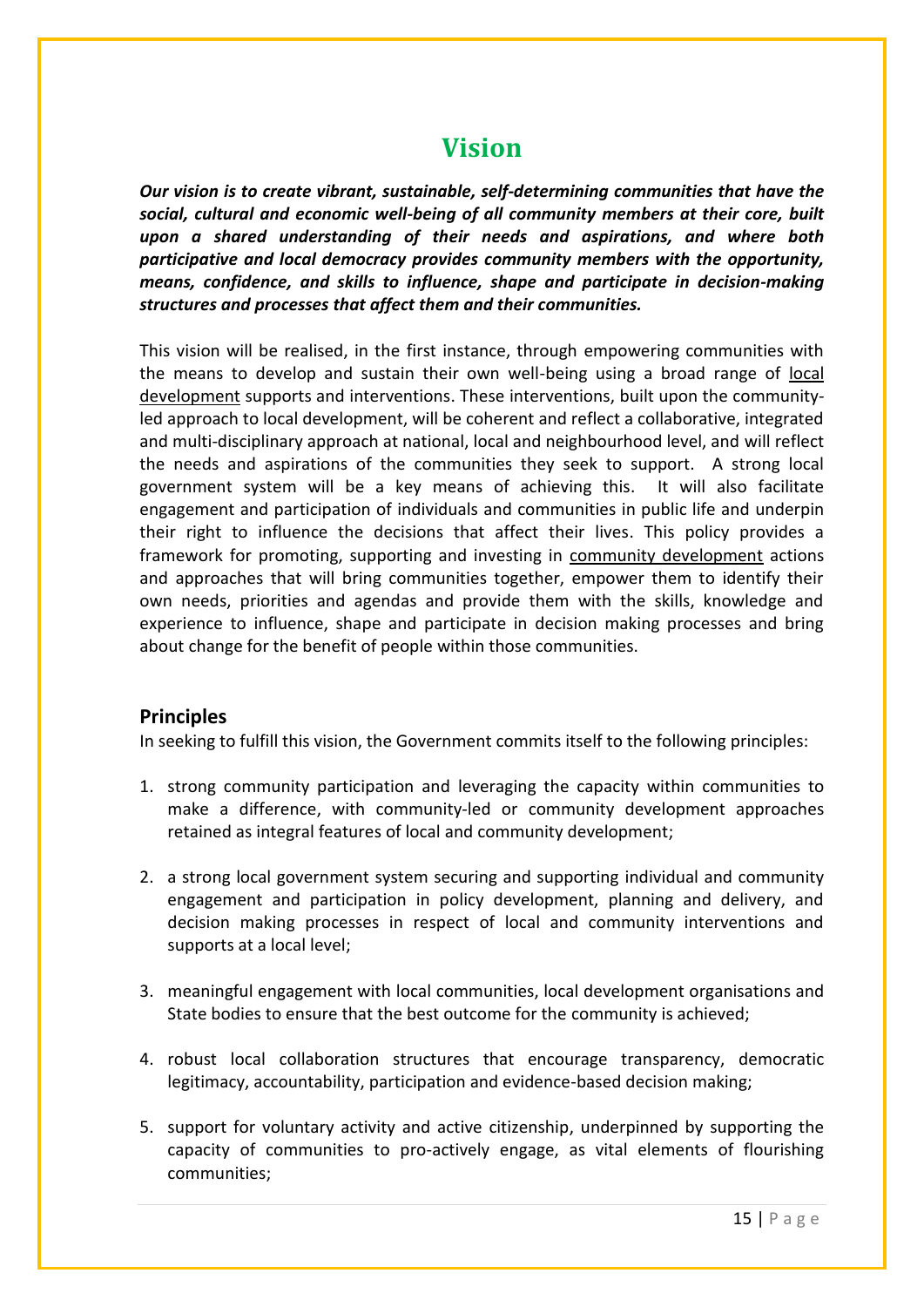- 6. economic development, training and education opportunities as key drivers in creating self-sufficient vibrant communities; and
- 7. equality of opportunity and social inclusion, which prioritises the needs of communities experiencing social or economic disadvantage, including rural isolation.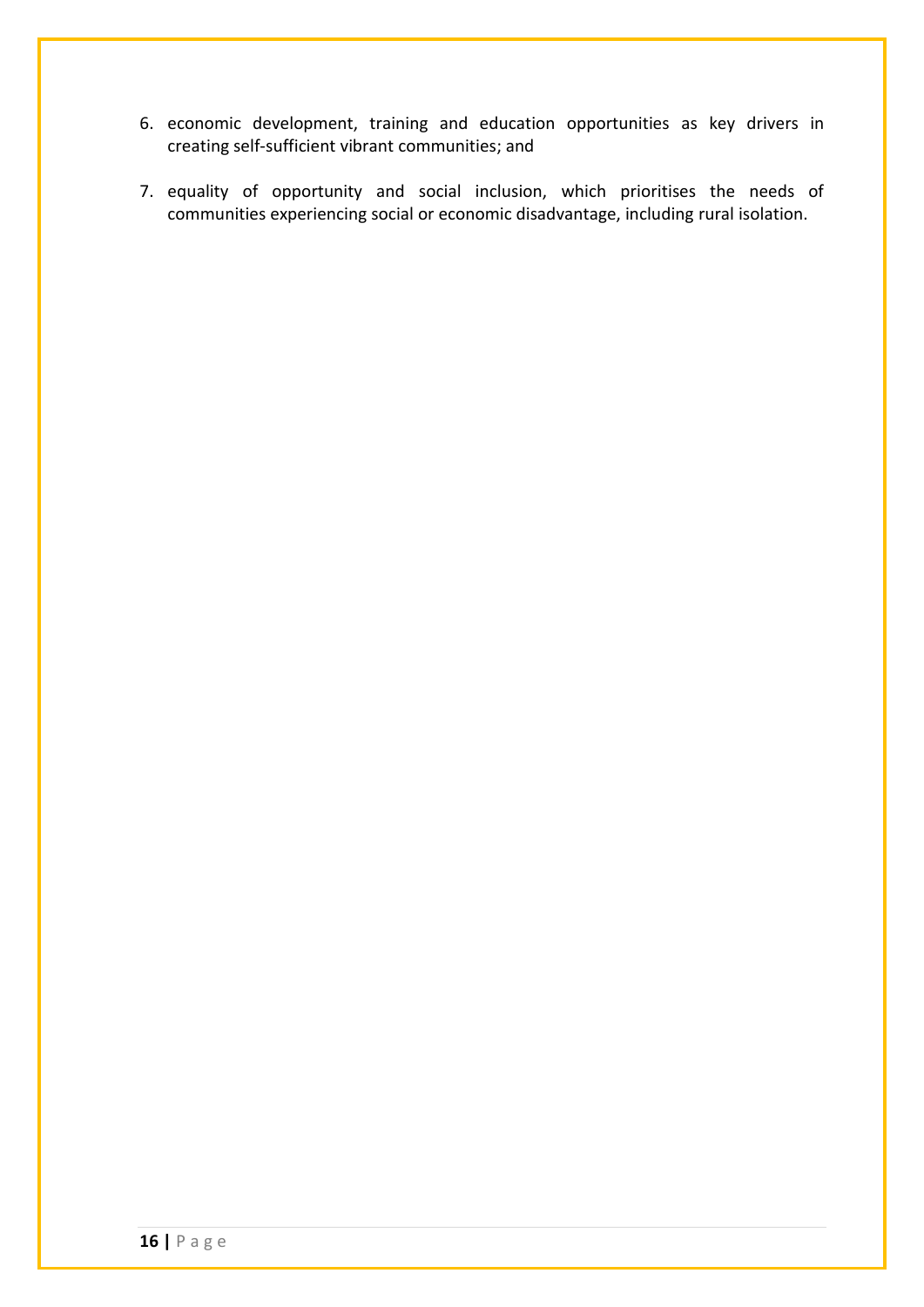# **Core Objectives of the Framework Policy**

<span id="page-16-0"></span>The Framework Policy reflects a shared commitment by national and local government and the local and community development sector, to engage with communities and to work with partners in planning, delivering and evaluating interventions, and the policies underpinning those interventions, for the good of individuals and communities. The following interlinking and mutually reinforcing areas form the core objectives of the Framework Policy:

- 1. Engaging with Communities;
- 2. Working with Partners;
- 3. Planning for Local and Community Development;
- 4. Delivering; and
- 5. Evaluating, Monitoring and Reviewing.

These objectives and associated measures outlined in this Framework Policy seek to achieve the vision of vibrant, sustainable and self-determining communities. Effective implementation, however, will have to be more than a series of measures to be implemented. Coherence between national and local policies will be critical. To this end, a co-ordinated, national and local cross-government approach, which embraces new models of government and which focuses on community engagement and participation, sustainable development and meeting the needs of communities, will be essential. $^{9}$ Complementary to this is the importance of national and local government continuing to build its relationship with its individuals and communities. The expected outcome will be a successful 'co-production' of services, and a coming together of 'top-down' and 'bottom-up' approaches, which will result in more effective and appropriate responses to locally and mutually identified needs of individuals and communities.

### <span id="page-16-1"></span>*Objective 1: Engaging with Communities*

Community engagement is the central tenet upon which the Framework Policy is founded. At its most basic, it seeks to introduce processes and structures that go beyond community consultation and community representation, and which provide local people with a real voice and real power in the development of policies and strategies that identify and seek to address their communities' needs.

### **Measures**

In developing local and community development policies, interventions, programmes and actions, local government will directly, and Government Departments and agencies with the support of local authorities as appropriate, will:

<u>.</u>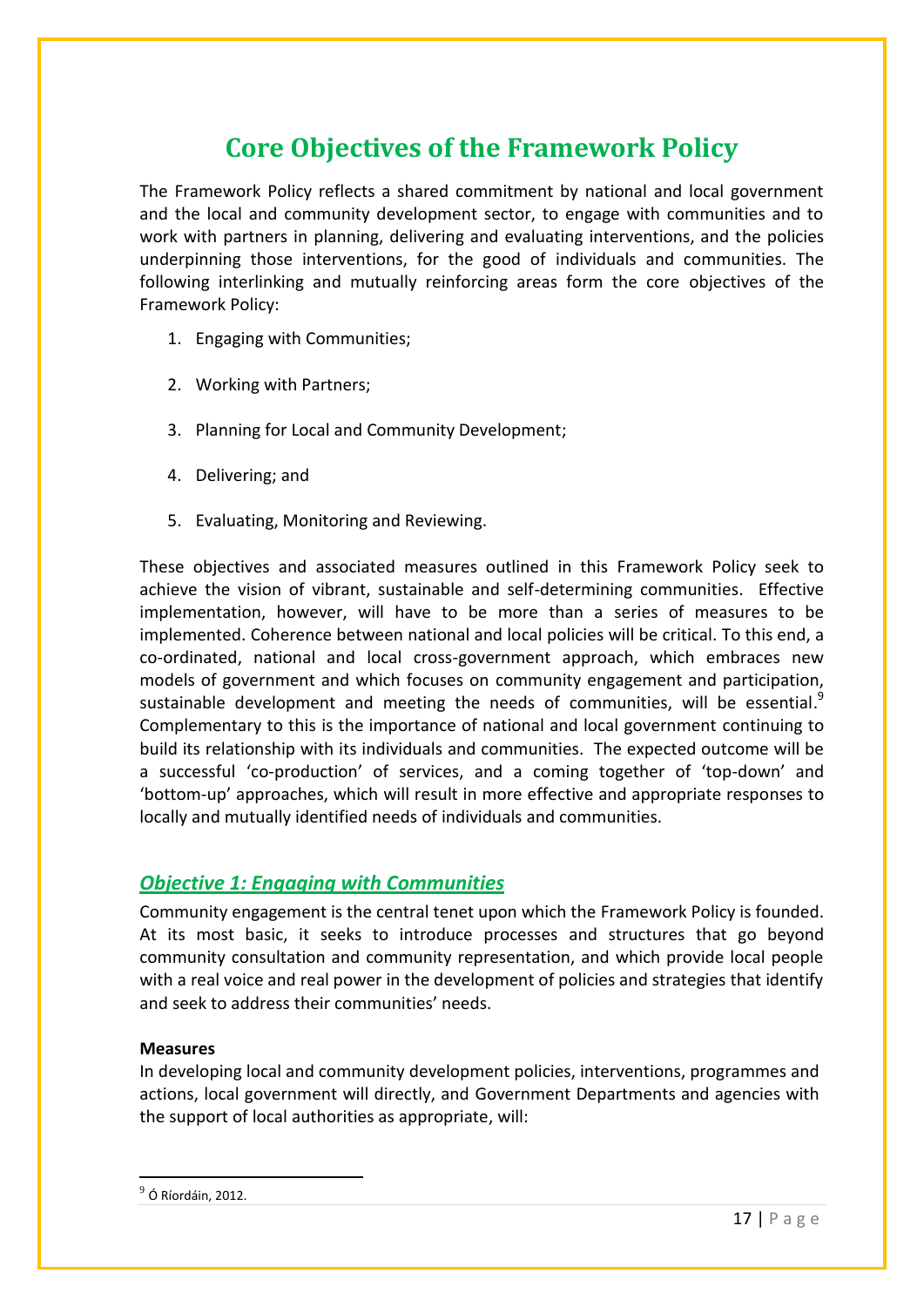- 1.1 involve communities in planning and decision-making in respect of those policies, interventions, programmes and actions that affect them; (DECLG; DSP; DCYA; DH; DJE; DAHG, DES; LAs; HSE; ETBs; UnaG)
- 1.2 engage with communities directly or with the support / assistance of local authorities as appropriate, through meaningful consultation and participation / partnership approaches. This will include engagement via the Public Participation Network and other mechanisms including community organisations, focusing on meeting needs and addressing priorities identified by communities; (DECLG; DSP; DCYA; DH; DJE; DAHG, DES; HSE; ETBs; UnaG)
- 1.3 support participative democracy approaches based on lessons from examples of best practice; (DECLG; DSP; DES; ETBs; UnaG); and
- 1.4 support and develop existing capacity of communities and community volunteers to help them become vibrant, self-sufficient and sustainable; (DECLG; LAs; UnaG)
- 1.5 develop mechanisms that deliver greater engagement between local government and communities; including supporting the development of Public Participation Networks as the primary means for communities and community groups to engage with and influence local policy in relation to issues of collective concern. (DECLG; LAs)

## <span id="page-17-0"></span>*Objective 2: Working with Partners*

Structured collaborative actions at local level are fundamental to harnessing the energies, skills and capacity of stakeholders in the development, implementation and management of local development policies, interventions, programmes and actions that are based on identified needs and priorities. Collaborative approaches facilitate greater use of existing community infrastructure and resources, including networks and forums, in order to develop long-term assets in communities and foster dialogue between communities, local and community development bodies, local statutory structures and local government.

Co-operation and joined-up actions are also crucial at national level to ensure that the programmes and policies are appropriate to the needs of the relevant communities. No one programme or service alone can address all needs. Accordingly, a coherent crossgovernment approach at central government level, supporting and supported by local authority action locally, is essential to ensuring co-operation and collaboration between agencies in localities and communities.

### **Measures**

In developing local and community development policies, interventions, programmes and actions, Government, including local government will:

2.1 pursue an integrated, 'whole-of-government' approach at central and local levels; (DECLG; DSP; DCYA; DH; DJE; DAHG, DES; DJEI; LAs; HSE; Solas; ETBs)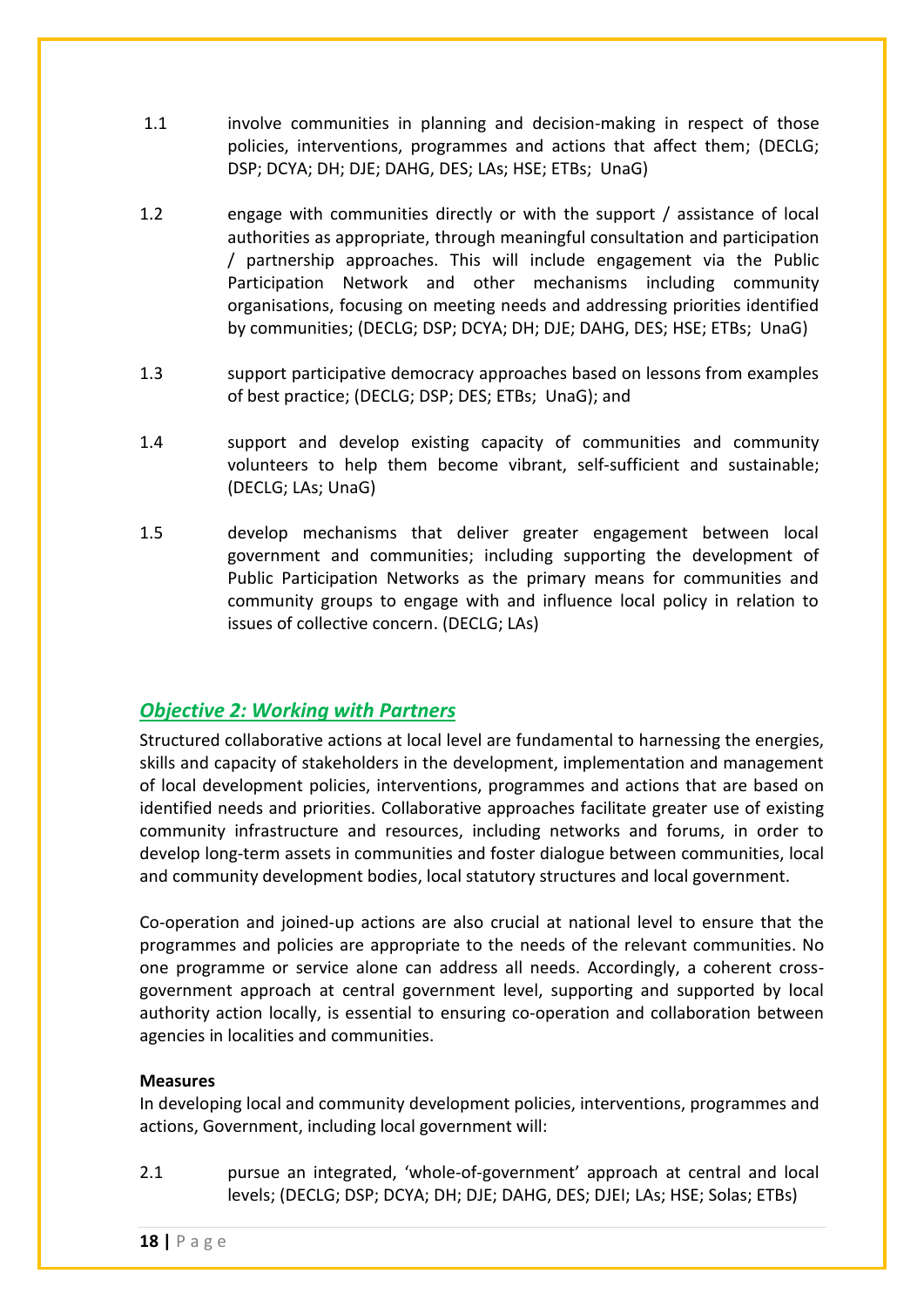- 2.2 develop the resources and skills available within local government and local and community development organisations to facilitate meaningful collaborative work at local level; (DECLG; Pobal; LAs; UnaG)
- 2.3 support Local Community Development Committees to bring a range of statutory, voluntary and private agencies together to work in partnership to find shared solutions to locally identified needs and challenges, through the development and implementation of a Local Economic and Community Plan for their areas; (DECLG; DSP; DCYA; DH; DJE; DAHG; DES; DJEI; LAs; HSE; ETBs; UnaG) and
- 2.4 facilitate and encourage open dialogue and comment by local and community development bodies on national and local policies, programmes and other local and community development interventions as recognised in the 2000 *White Paper on a Framework for Supporting Voluntary Activity and for Developing the Relationship between the State and the Community and Voluntary sector*. (DECLG; DSP; DCYA; DH; DJE; DAHG; DES; DJEI; LAs; HSE; ETBs; UnaG).

These measures will be implemented in co-operation with local bodies and structures, including, but not limited to, Local Development Companies; Public Participation Networks; Children and Young People's Services Committees; Joint Policing Committees; Family Resource Centres; Sports Partnerships; County Childcare Committees; Traveller Inter-agency Groups.

## <span id="page-18-0"></span>*Objective 3: Planning for Local and Community Development*

Effective policy development requires a continuing process of improvement, responsiveness and adaptability at local level – a process in which local people are meaningfully involved in the identification of needs, determining local priorities, policy development, decision-making processes and, ultimately, the implementation of actions. This means national and local government working with communities to build a shared vision based on a set of core values, including social inclusion, equality and respect for diversity, and to turn that shared vision into goals and objectives that reflect the needs and aspirations of the people.

An integrated approach to planning at local level, involving local government, local statutory structures, local development agencies and communities is essential to enhancing community engagement, developing effective local partnerships and building a shared vision that addresses the priorities of the communities involved. Effective planning can act as an agent of change at local level, bringing coherence to the range of services available to communities, identifying gaps in these services, fostering meaningful community involvement in the planning and targeting of those services, thus ensuring that resources are matched with locally identified needs and priorities.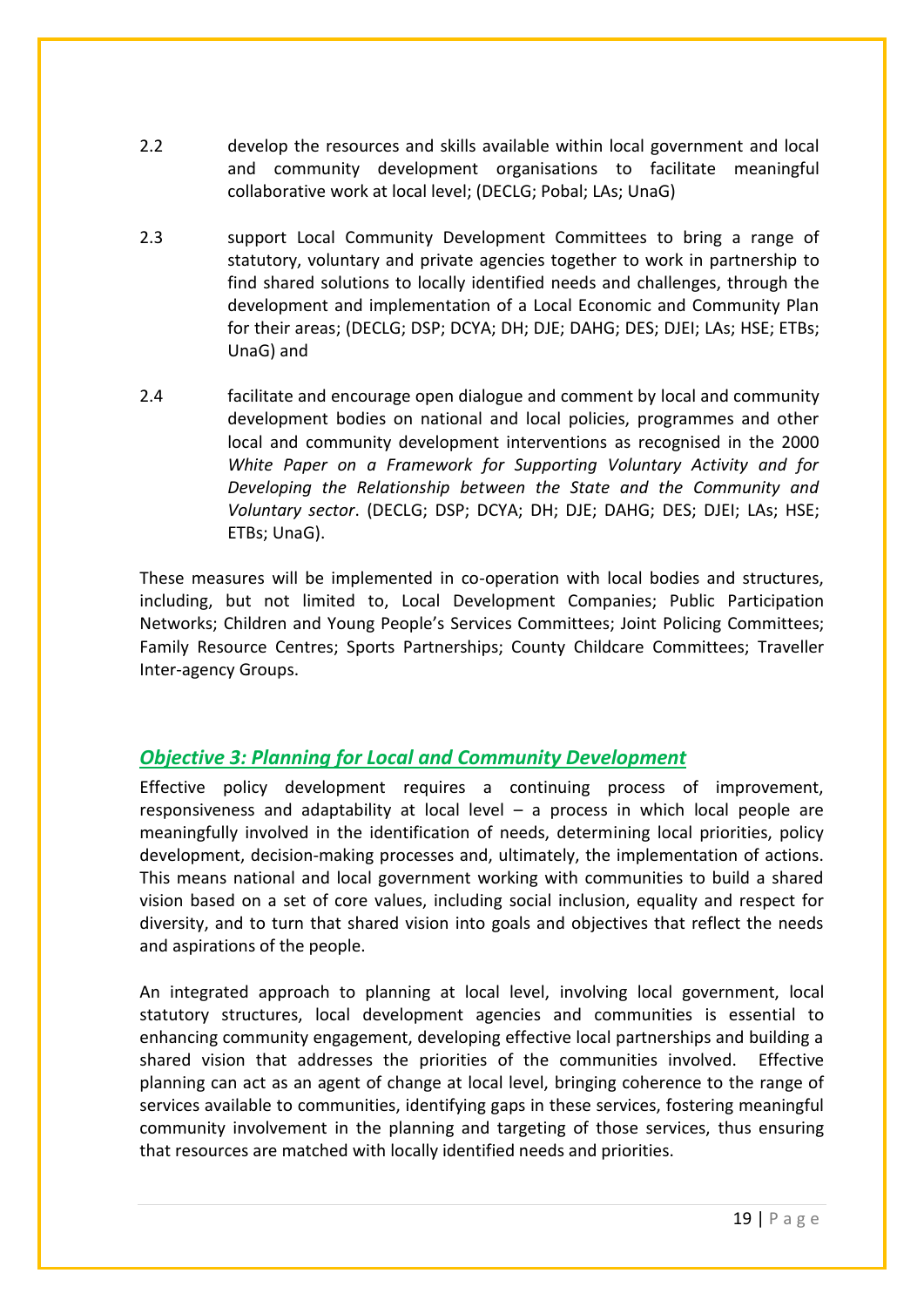A number of participative community-based planning initiatives already exist in counties around Ireland, co-ordinated by various local bodies. For example, the '*Mayo Community Futures*' programme, assists communities to prepare community-led local community plans, informed by a process of consultation and involvement, which identify visions for the future of communities and priority issues and actions. Other communities have developed socio-economic action plans, integrated area-based plans or development initiatives. Involving local communities meaningfully in planning requires suitably structured and supported processes. Capacity building should take place ideally in advance of a participative community-based planning process in order to ensure that communities have the ability to contribute in a valuable way, while external facilitators at the community level, secretarial supports and appropriately trained volunteer leaders are all valuable to an effective participative process. It is essential for the success of community based planning initiatives that there is a commitment by local authorities, local development organisations and relevant State agencies to engage with the processes.

#### **Measures**

In developing local and community development policies, interventions, programmes and actions, Government will:

- 3.1 support an integrated, coherent approach through Local Economic and Community Plans that are adaptable to changing needs and which clearly identify the outcomes they aim to achieve; (LAs and LCDCs; DECLG; DSP; DCYA; DH; DJE; DAHG; DES; DJEI; HSE; ETBs; UnaG)
- 3.2 ensure priorities, as set out in the relevant Local Economic and Community Plan for expenditure at local level across all local and community development programmes are based on appropriate needs analysis and matched to available resources; (LAs and LCDCs; DECLG; DSP; DCYA; DH; DJE; DAHG, DES; DJEI; HSE; ETBs; UnaG)
- 3.3 ensure local planning is facilitated and supported by local authorities through meaningful partnerships approaches and drawing on the skills and experience of all stakeholders; (LAs; LCDCs) and
- 3.4 support the local and community development sectors in mobilising community participation and engagement with local planning processes. (DECLG; LAs)

These measures will be implemented in co-operation with local bodies and structures, including, but not limited to, Local Development Companies; Public Participation Networks; Children and Young People's Services Committees; Joint Policing Committees; Family Resource Centres; Sports Partnerships; County Childcare Committees; Traveller Inter-agency Groups.

### <span id="page-19-0"></span>*Objective 4: Delivery*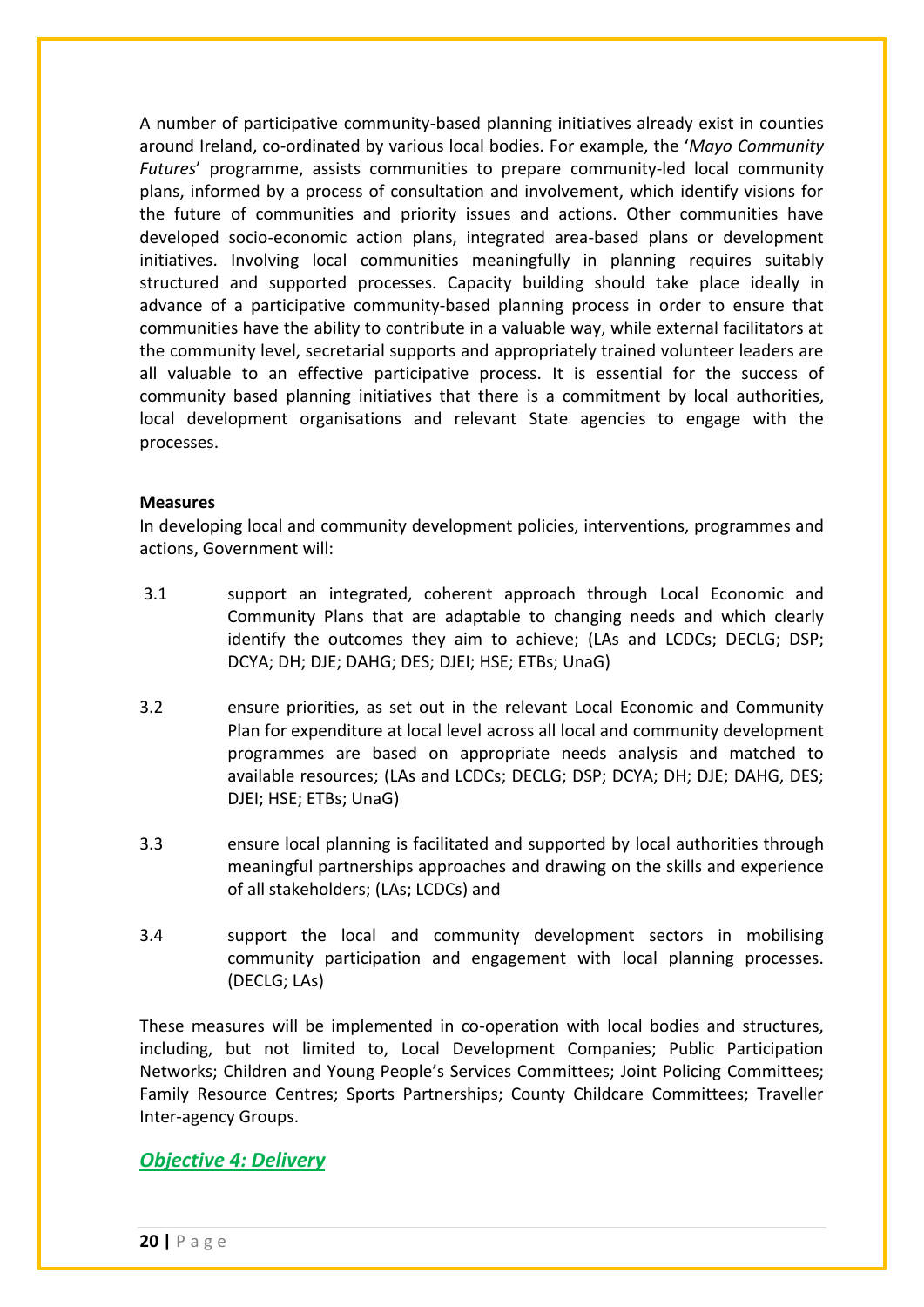A collaborative approach to policy considerations, between all tiers of Government and communities, is key to effective delivery of interventions at local level. Such collaboration allows approaches to engagement and multi-agency partnership to develop and underpins the delivery of effective services to communities. It brings local and central government, local statutory organisations, specific sectoral interests and local and community delivery bodies together to build a vision for local and community development, to make decisions about which outcomes should be pursued at local level, and deliver effectively to individuals and communities.

### **National Level**

Effective delivery requires central government to set out an overarching vision for local and community development, underpinned by clear goals, objectives and outcomes. It requires a joined-up approach at local level to ensure that policies, interventions, programmes and actions are consistent with this overall vision.

#### **Measures**

To provide for a joined-up, integrated cross-government, cross-sectoral approach in the development of local and community development policies, interventions, programmes and actions, Government will:

- 4.1 establish an Inter-departmental Group on Local and Community Development (IDG), to oversee the development of effective arrangements for communication, consultation and co-ordination between national, local and community levels. In the course of this work, the IDG should engage appropriately with relevant stakeholders such as elected members and community bodies; (DECLG; DSP; DCYA; DH; DJE; DAHG; DES; DJEI; HSE; LAs and CCMA)
- 4.2 monitor and review this Framework Policy for local and community development in terms of realising a whole of government approach; (DECLG and IDG) and
- 4.3 agree clear national priorities to be targeted by local and community development interventions, programmes and actions. (IDG)

### **Local Level: Local Government (working with State funded agencies)**

One of the purposes of local government is to promote the well-being and quality of life of individuals and communities. As the second tier of government, local government combines democratic representation and leadership roles to address a wide range of issues affecting the welfare of communities and to implement actions for the betterment of local areas.

Local government is a key agent for delivery of services mandated by national and regional policy at the local level. Local authorities, together with other State funded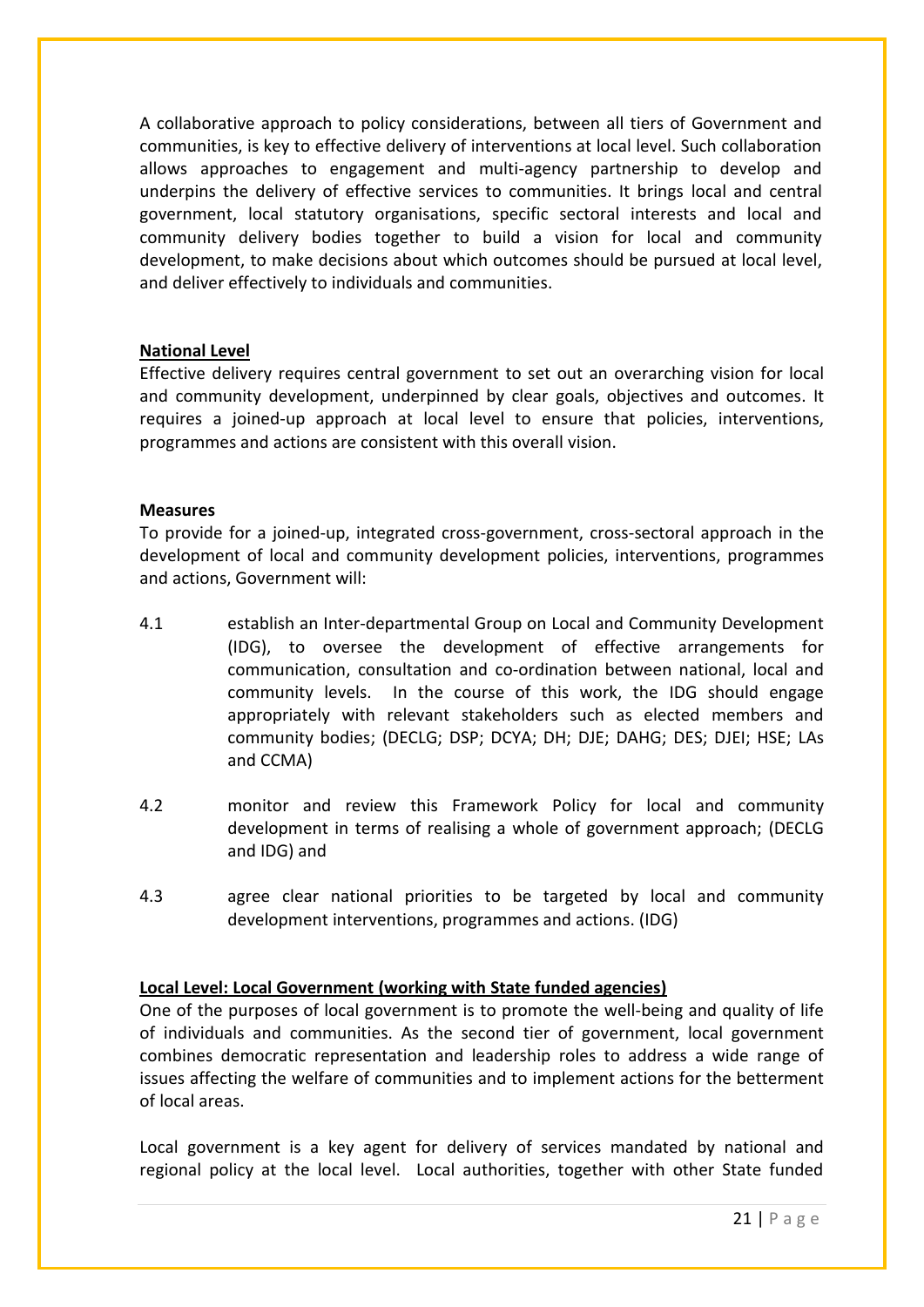agencies operating locally, will work to support the sustainable development of local communities.

#### **Measures**

In supporting communities and ensuring the implementation of locally identified and targeted services, local authorities will:

- 4.4 work with State agencies at the local level, and with local and community development bodies through the Local Economic and Community Plan process to develop a local vision in line with national priorities; (LAs; LCDCs; IDG; HSE; ETBs)
- 4.5 exercise effective strategic leadership to ensure greater coherence of service delivery at local level; (LAs; LCDCs; IDG; UnaG)
- 4.6 through the Local Economic and Community Plan, deliver an integrated approach to economic development and community development at local level within the local authority area; (LAs, LCDCs; IDG; HSE; ETBs) and
- 4.7 through the Local Economic and Community Plan, manage the delivery of interventions that provide positive action programmes targeting those groups that are most marginalised, and support them to become involved in issues and concerns affecting themselves and their communities. (LAs and LCDCs; IDG; HSE; ETBs; UnaG)

These measures will be implemented in co-operation with local bodies and structures, including, but not limited to, Local Development Companies; Public Participation Networks; Children and Young People's Services Committees; Joint Policing Committees; Family Resource Centres; Sports Partnerships; County Childcare Committees; Traveller Inter-agency Groups.

### **Community level work**

The relationship between central and local government, local and community development bodies and the community and voluntary sector is very important in terms of promoting active citizenship, volunteering and democracy, including enhancing participative democracy. The strength of voluntary activity is that it emerges organically from communities, but it needs support if it is to flourish. The 2000 *White Paper on a Framework for Supporting Voluntary Activity and for Developing the Relationship between the State and the Community and Voluntary sector* sets out Government's commitments in this regard and these will be further supported through this Framework Policy.

The development of Local Economic and Community Plans for each local authority area will build upon local community and neighbourhood planning processes using a collaborative, consultative and participative approach in doing so. This will afford key stakeholders and communities the opportunity to contribute in a meaningful way to address locally identified needs, issues and gaps in service provision at local level. Through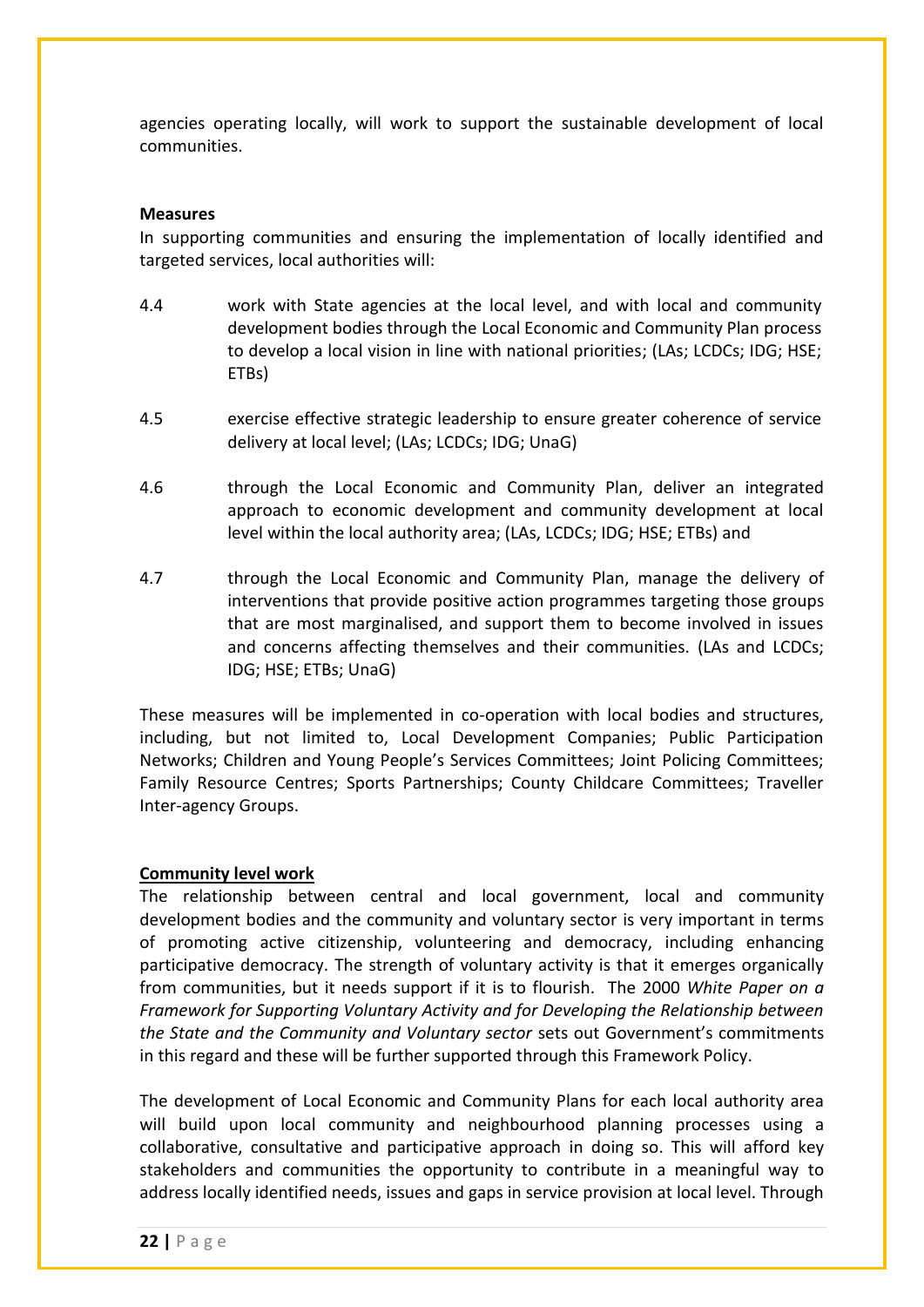collaborative working and meaningful community engagement, the planning process will provide an enabling space for supporting local groups on issues that they determine to be important. It will accommodate locally determined objectives in response to the priorities of individuals and communities, and in doing so, will encompass innovative approaches to problems and issues where there is no obvious solution and resources are already stretched.

#### **Measures**

In working with communities to deliver locally agreed solutions to local issues, Government will, primarily through local authorities:

- 4.8 develop effective relationships between national and local government, and communities, improving community participation in local area planning at county/city and municipal district level, policy development and decision making on issues that affect them; (IDG; LAs;)
- 4.9 improve the targeting of resources, to meet needs and priorities of communities, through outcome focused interventions and enhancing links between practice and policy; (IDG; LAs) and
- 4.10 support voluntary activity and help communities to become more self-reliant in identifying their needs and developing solutions to those needs and bring about the desired change. (DECLG; LAs)

## <span id="page-22-0"></span>*Objective 5: Evaluating, Monitoring, and Reviewing*

It is important that available resources are targeted where they will have the most impact and in response to identified need. To achieve this, appropriate systems must be in place to monitor and measure performance, assess the impact of interventions and facilitate decision making regarding the allocation of resources to those who need them most. To date, cross-government and cross-programme approaches have been relatively undeveloped and, accordingly, there should be a greater focus on developing systems to embed such approaches in the local and community development programming.

In developing local and community development policies, interventions, programmes and actions, Government, acting primarily through local authorities and LCDCs, will:

- 5.1 implement monitoring, evaluation and review approaches that focus on learning and feedback from performance and outcomes; (IDG; Pobal; LAs)
- 5.2 involve communities and individuals in monitoring, evaluation and review processes; (IDG; Pobal; LAs) and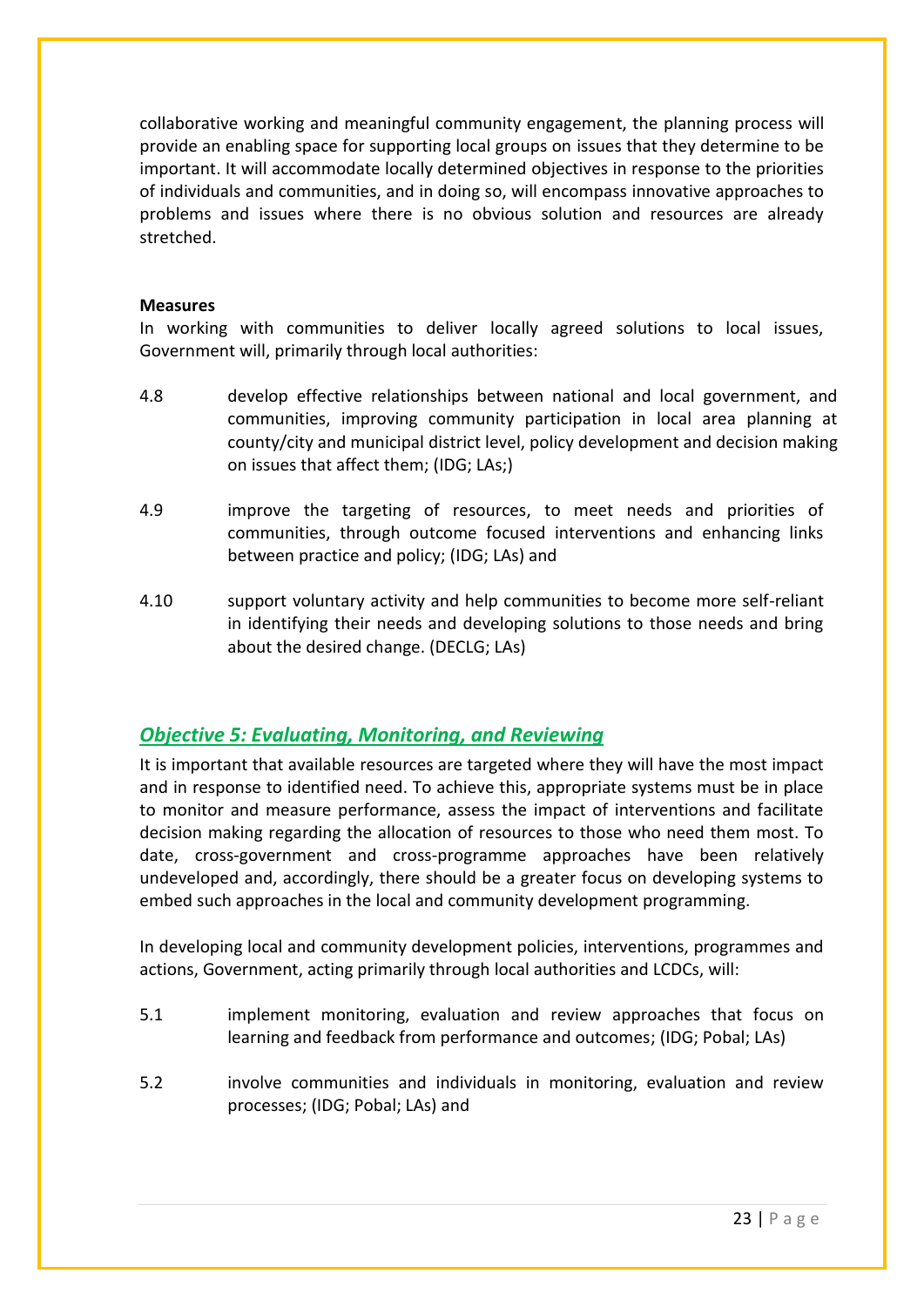5.3 design outcome evaluation processes that have an appropriate balance between accountability, administration and the delivery of services. (IDG; Pobal; LAs)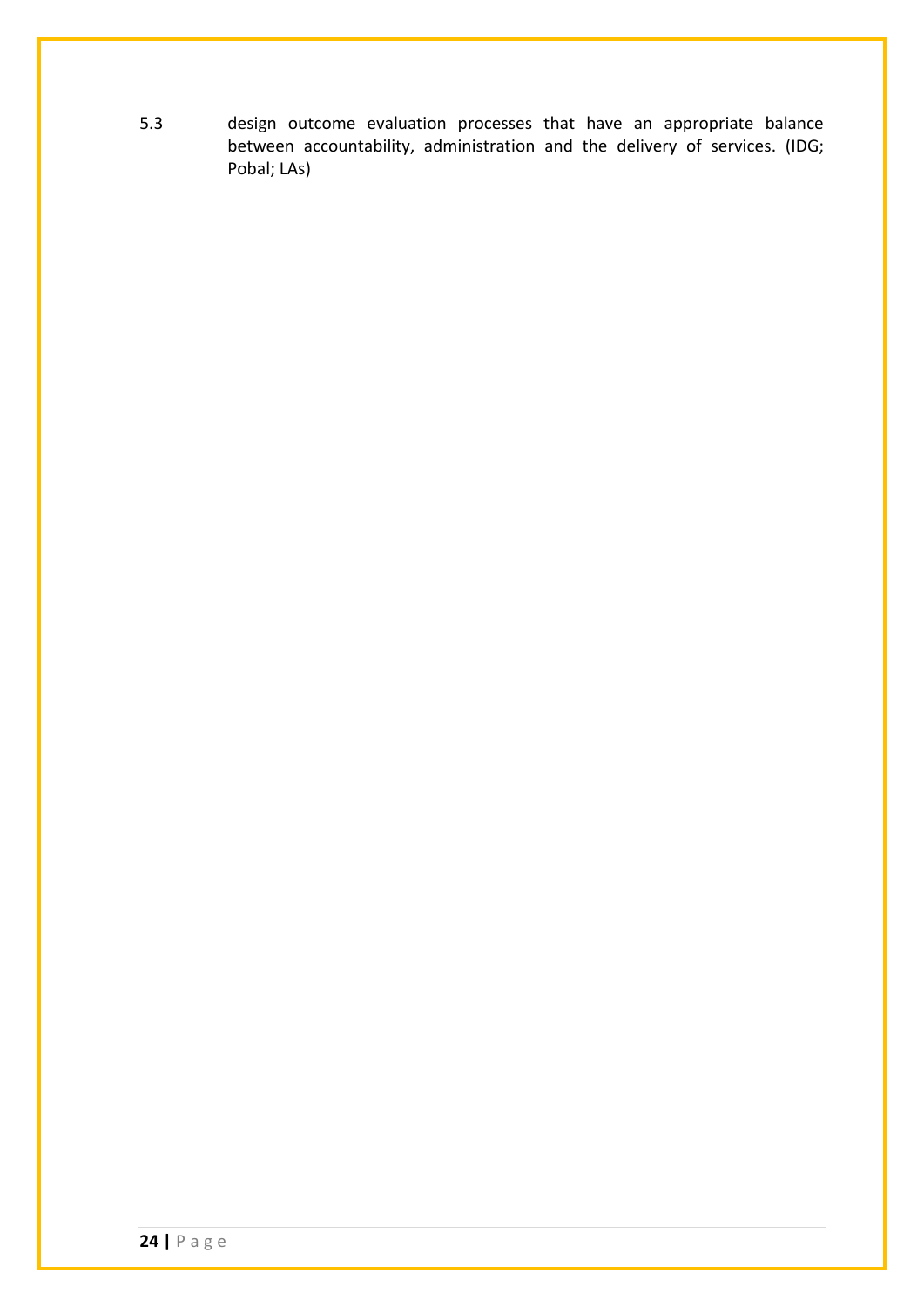# **Implementation of the Framework Policy**

<span id="page-24-0"></span>The Framework Policy will be implemented on a cross-government basis and will encompass all local and community development related activities of Government Departments and State agencies. The development and implementation of policies, programmes and other interventions will be carried out by central and local government in accordance with the Framework Policy's five core objectives.

The Inter-Departmental Group on Local and Community Development will oversee and monitor the implementation of the Framework Policy, including the development of an implementation plan to advance the measures identified under the core objectives.

The purpose of the implementation plan is to secure the effective oversight and coordination of policy implementation in the area of local and community development, which is particularly important given that responsibility for implementation of actions under the Framework Policy will be spread across different Government Departments and State agencies. Subject to agreement of the relevant Departments and State agencies, the plan will detail all actions required to deliver on the core objectives and associated measures in the Framework Policy, the timeframe for delivery of actions and the Government Departments and State agencies responsible for their implementation.

The Inter-Departmental Group will monitor and review the implementation plan as appropriate during the implementation period based on feedback and learning on any issues arising during implementation.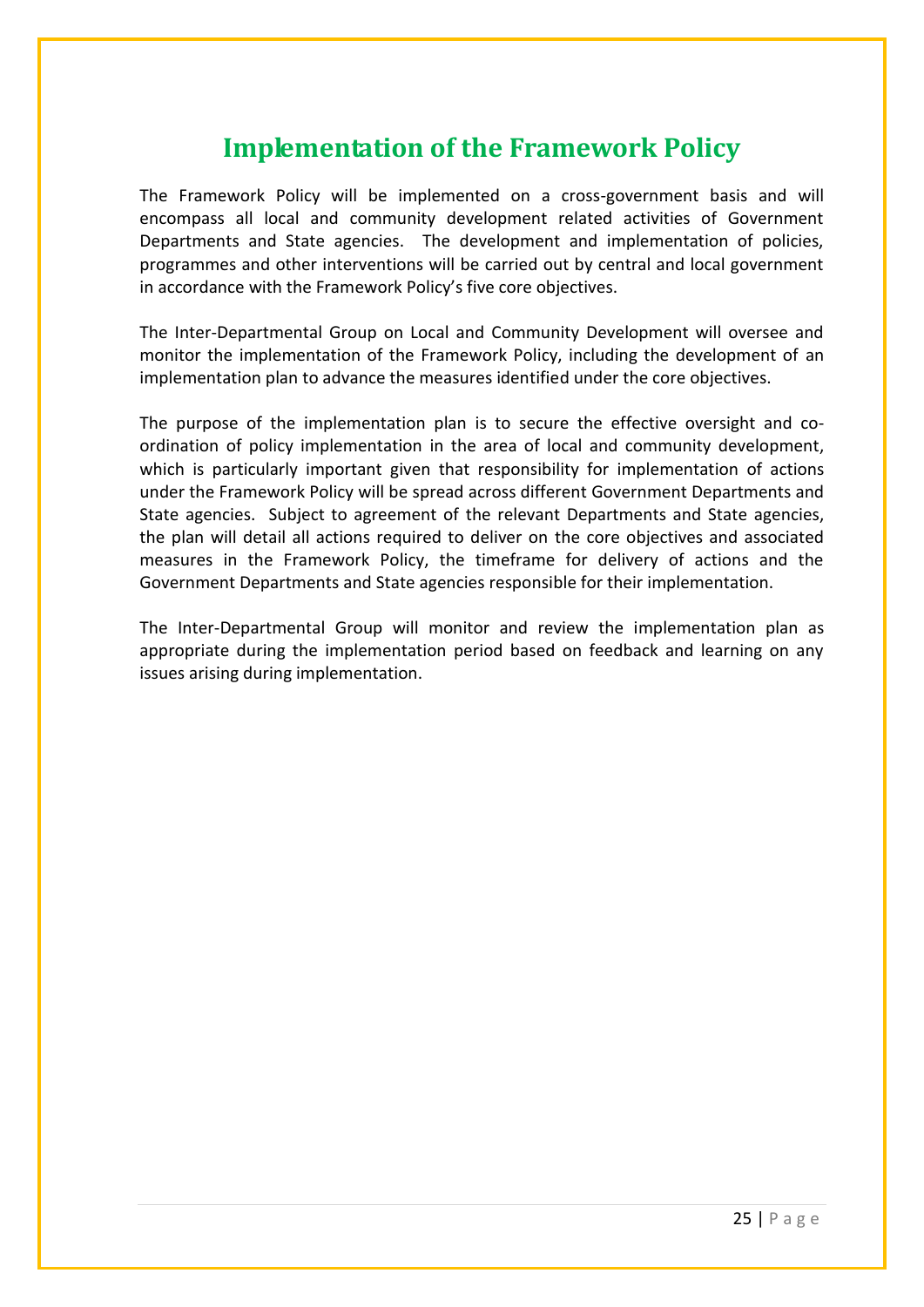## **Glossary of Terms**

<span id="page-25-0"></span>There are a broad range of definitions covering the nature and scope of local and community development. With a view to developing a shared understanding and commonality of approach, the following are some of the key terms contained in the Framework Policy.

#### **Active citizenship**

Active citizenship means being aware of, and caring about, the welfare of fellow citizens, recognising that we live as members of communities and therefore depend on others in our daily lives. Active Citizens:

- support and become involved in different types of voluntary and community activities;
- respect and listen to those with different views from their own;
- play their part in making decisions on issues that affect themselves and others, in particular by participating in the democratic process;
- respect ethnic and cultural diversity and are open to change; and
- welcome new people who come to live in Ireland.

### **Community**

Community refers to a place (such as a neighbourhood or wider area), identity (such as belonging to an ethnic group), or interest (such as a commitment in common with others, for example, disability rights).

### **Community Assets**

A community asset is anything which can be used to improve the quality of community life, including physical infrastructure and places, services, skills, networks and other resources.

### **Community Development**

The term 'community development' refers to both a sector within the overall voluntary and community sector and a distinctive approach to working for social and economic development and change. This approach involves individual and collective empowerment, enabling and supporting members of a community (of place, identity or interest) to work collectively, to improve the quality of their lives, their community and their society. This "community-led" approach is often but not exclusively based on an understanding that those affected by poverty and/or disadvantage are often excluded from society due to discrimination, prejudice, lack of resources, skills, confidence and/or education.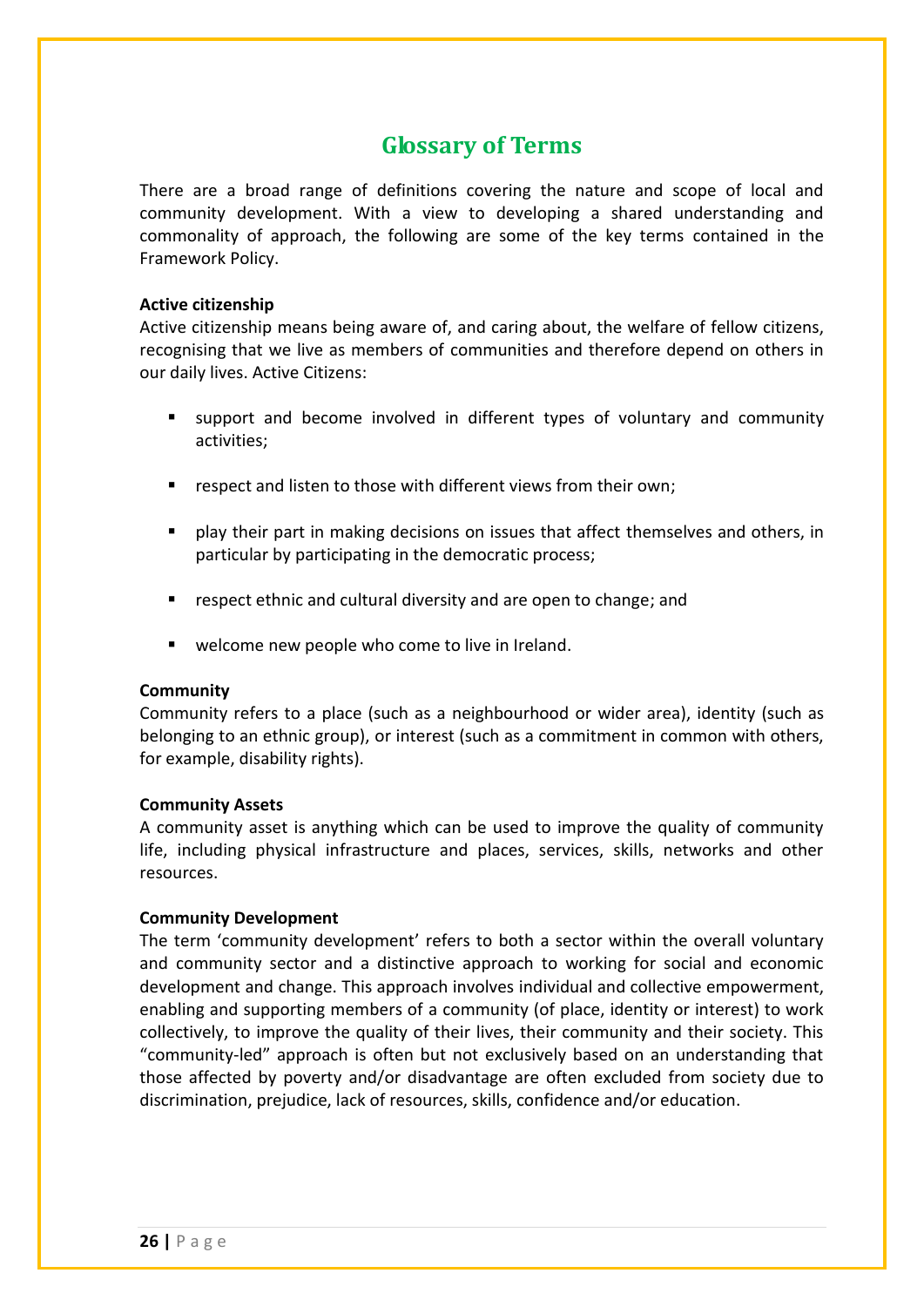#### **Community-led Local Development**

Community-led local development is a method for involving partners at local level including civil society and local economic actors in designing and implementing local integrated strategies which promote smarter, sustainable and more inclusive forms of economic development. The **Community-led Approach** to local development provides local communities with the means to participate in decision-making in relation to priorities to be pursued in their local area to deal with social, cultural and economic barriers to development, and strategies to address those priorities. The community-led approach is intended to combine and interact with top-down approaches from national /regional / local authorities to achieve optimum results for local communities. This approach aims to bring together communities, economic and social interest groups and representative public and private institutions to develop integrated solutions to local challenges.

#### **Co-production**

Delivering public services in an equal and reciprocal relationship between professionals, people using services, their families and their neighbours. Where activities are coproduced in this way, both services and neighbourhoods become far more effective agents of change. (Boyle and Harris, 2009: 11)

#### **Environmental organisation**

An environmental organisation is one whose primary objectives are environmental (i.e. ecological) protection and / or environmental sustainability.

#### **Governance**

The usual understanding of 'governance' can be defined as "rules, processes and behaviours that affect the way in which powers are exercised…particularly as regards openness, participation, accountability, effectiveness and coherence" (European Commission, European Governance – A White Paper, 2001).

For the purpose of this policy, 'governance' means combining elements of the top-down and the community-led where representatives of both can come together to promote agreed strategies. It necessitates building social capital so that members of communities can move up from the basic 'information' level, which means merely commenting on an agency's intentions, through consultative and representative stages, to the 'participation' level involving continuous engagement in decision-making *(O'Keefe; 2008: 28)*.

#### **Local**

Local refers to areas, communities and neighbourhoods where people live. Activity is carried out by a range of place based agencies which interface directly with individuals and communities. Some of these agencies have a strategic or area wide focus, while others may be located in a small housing development or very local area, or may be 'interest-based'.

#### **Local Development**

Local development involves empowering local communities to sponsor innovative strategies and projects for enterprise, improving employment opportunities, education,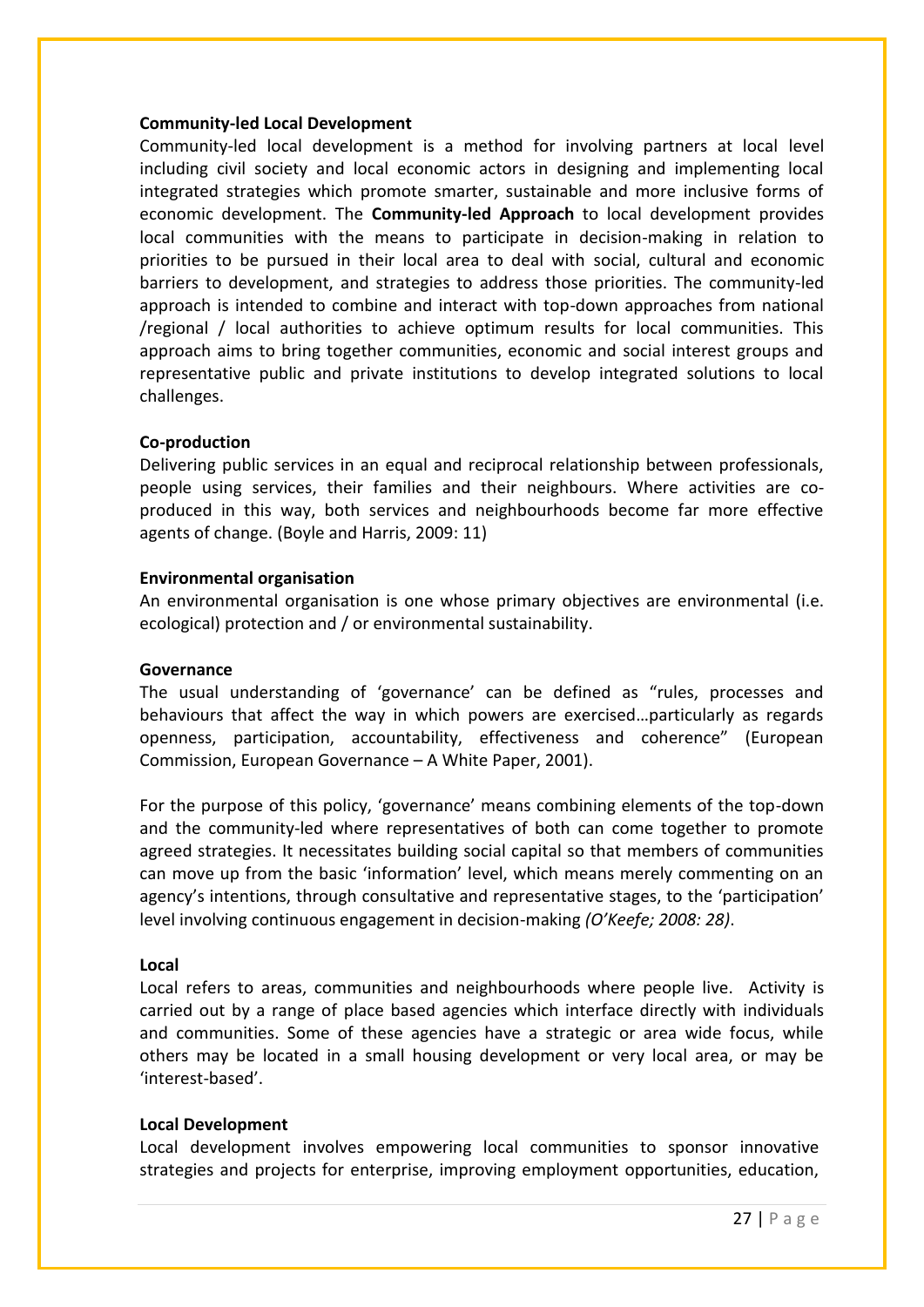training and community development as well as enabling them to focus mainstream programmes in a better way in their local areas *(Crickley, 2000: 17)*.

#### **Local Development Company**

Local development companies include private public-funded bodies that are contracted to deliver a range of programme supports and interventions on behalf of the Government. They are governed by voluntary boards representing a diverse array of local interests.

#### **Multi-level Governance**

The principle of multi-level governance is based on co-ordinated action by the European U, the Member States and regional and local authorities according to the principles of subsidiarity and proportionality and in partnership, taking the form of operational and institutionalised cooperation in the drawing-up and implementation of the European Union's policies.

[\(http://cor.europa.eu/en/activities/governance/Pages/multilevel-governance1.aspx\)](http://cor.europa.eu/en/activities/governance/Pages/multilevel-governance1.aspx)

#### **Participative community based planning**

Participative community-based planning is a structured process through which members of a community are actively involved in identifying issues and setting priorities for action for their area.

#### **Participative democracy**

Participative (or participatory) democracy relates to ways in which individuals and communities have ways of influencing the determination of specific issues, including through referenda, discussion fora, committees, consultative procedures, opinion polls and other means of establishing the views of individuals and groups.

*(Putting People First – Action Programme for Effective Local Government)*

#### **Social Economy**

The social economy consists of enterprises that trade for a social or societal purpose, where at least part of their income is earned from trading activity, they are separate from government, and where their surplus is primarily reinvested in the social objective.

#### **Social Innovation**

Social innovations are new ideas (products, services and models) that simultaneously meet social needs (more effectively than alternatives) and create new social relationships or collaborations and provide innovative solutions to social or environmental problems.

#### **Sustainable Development**

'Sustainable development' is development that meets the needs of the present without compromising the ability of future generations to meet their own needs.

#### **Volunteering**

Volunteering is the commitment of time and energy for the benefit of society and the community, the environment or individuals. It is undertaken freely and by choice, without concern for financial gain. Volunteering helps create a vibrant civil and active society in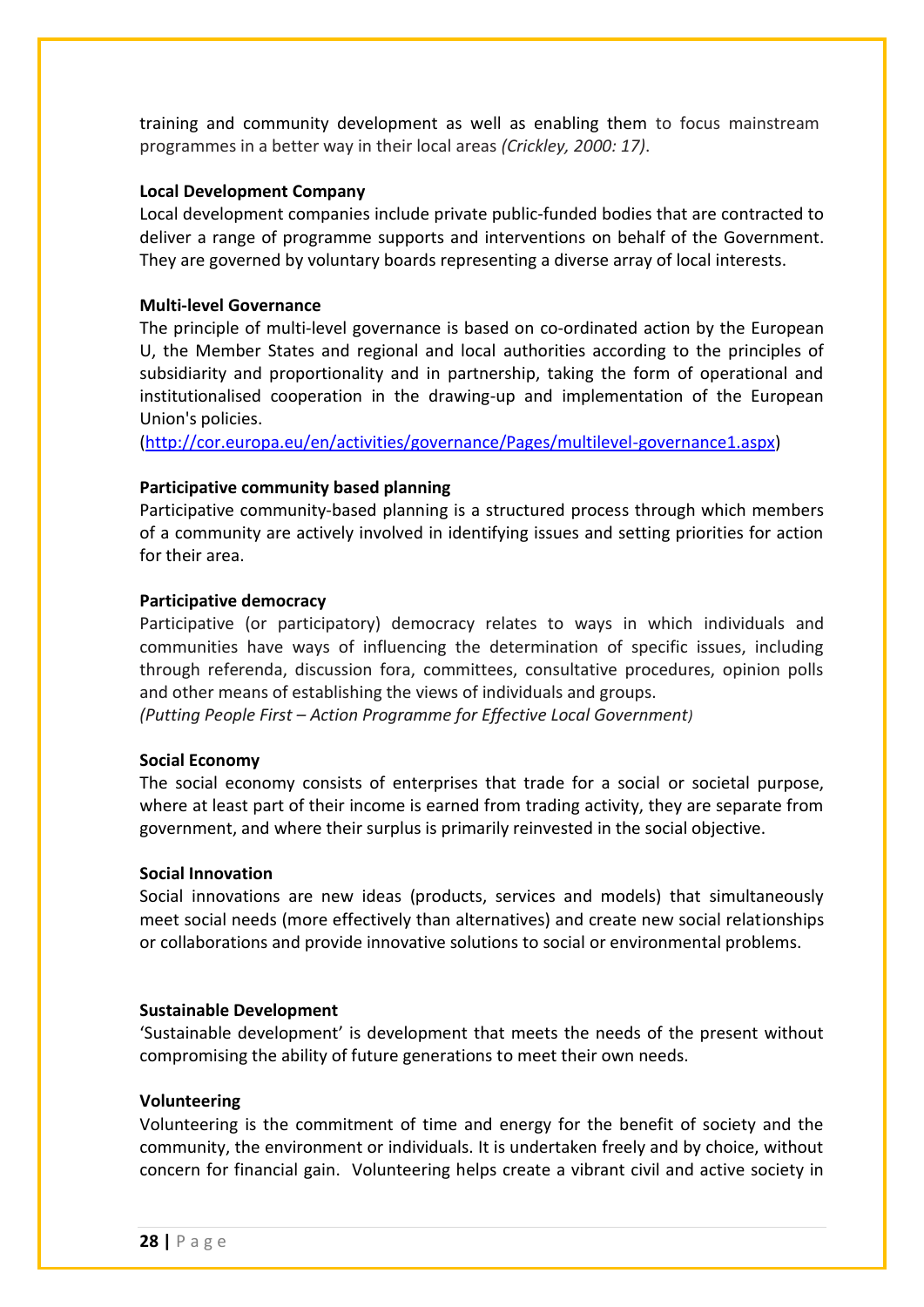which individuals are encouraged and enabled to participate fully. This is an essential component of a mature democracy.

#### **Well-being**

'Well-being' refers to a person's physical, social and mental state. It requires that basic needs are met, that people have a sense of purpose, and that they feel able to achieve important goals, to participate in society and to live the lives they value and have reason to value.